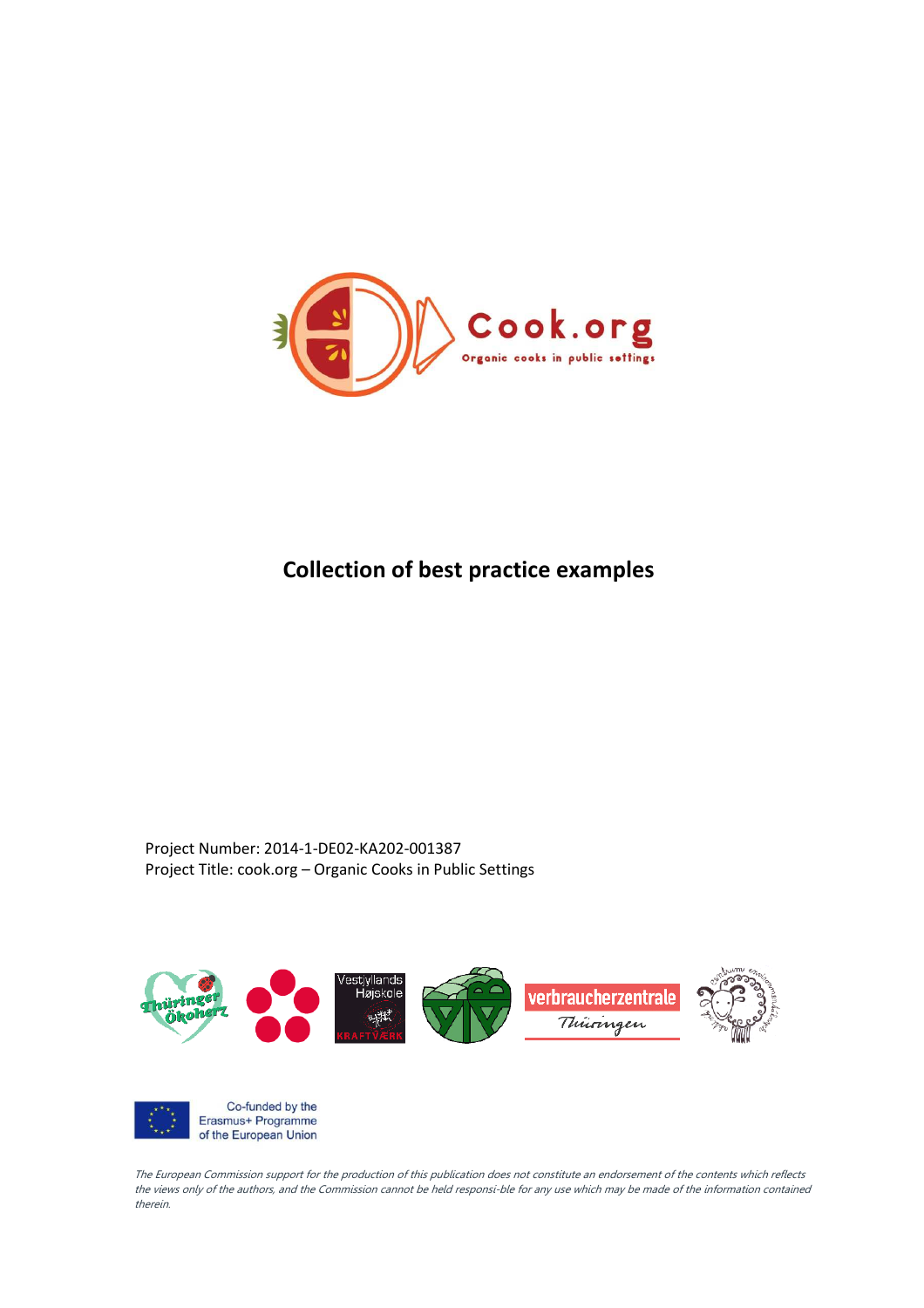# **cook.org – Organic Cooks in Public Settings: Collection of best practice examples**

## **Project: Organic for Kids**

| Why did we do<br>this?            | In 2006 the pilot project "Bio for Kids" was started together with the organisation<br>"Tollwood" and the Department of Health and Environment in Munich. The aim was<br>to support Munich's kindergartens and schools with a transition to 100% organic<br>food, and thus to prove that healthy organic food is not only desired and feasible<br>but also affordable.                                                                                                                                                                                                                                                                                                                                                                                                                                                                                                                                     |
|-----------------------------------|------------------------------------------------------------------------------------------------------------------------------------------------------------------------------------------------------------------------------------------------------------------------------------------------------------------------------------------------------------------------------------------------------------------------------------------------------------------------------------------------------------------------------------------------------------------------------------------------------------------------------------------------------------------------------------------------------------------------------------------------------------------------------------------------------------------------------------------------------------------------------------------------------------|
| What has been<br>done?            | From a large number of applicants, 32 institutions were selected for the project.<br>Those selected participated in training, individual coaching and committed<br>themselves to convert to 100% organic food with a detailed tracking and verification<br>of costs by a recognized 'eco-inspection authority.                                                                                                                                                                                                                                                                                                                                                                                                                                                                                                                                                                                             |
|                                   | For this, the project initiators guaranteed the acquisition of additional costs for<br>organic food - to fill the "funding gap" between former conventional and future<br>organic catering within the pilot period of two years. 30 Munich companies<br>embraced the idea and absorbed the costs as patrons of the project. Since the start<br>of the project, about 660,000 meals with 100% organic quality have been served in<br>"Bio for Kids" facilities. Following the pilot period, the average 'extra cost' of organic<br>meals was approx. 30 cents per main dish, i.e. 16,5% more compared to<br>conventional meals. Hence, costs were significantly below those expected.<br>Encouragingly, all 32 facilities have managed to maintain their level of organic<br>catering following the end of financial support. Thus, the project showed that<br>organic catering is financially practicable. |
| <b>Target and</b><br>stakeholders | Thirty-two different institutions took part in the project: all student ages, from<br>nursery to vocational schools, were represented. Sponsorship ranged from the<br>municipality to charities to private sector and the selected facilities represented<br>both wealthy and more socially disadvantaged neighbourhoods, with or without<br>kitchens in-situ.                                                                                                                                                                                                                                                                                                                                                                                                                                                                                                                                             |
| <b>Lesson learned</b>             | There were 2 reasons for the success of the project; the personal commitment of<br>institutions and Munich City Council's passing of a resolution in spring 2013 to<br>increase the use of organic products in all municipal child-care facilities to 50 %. Sea<br>fish must be labelled with a recognized label of sustainability (e.g. MSC), eggs must<br>originate from organic production, as well as 90% of all meat products. "Bio for kids"<br>was also actively involved in the drafting of relevant quality criteria. The crucial<br>point in any nationwide switch to organic, besides practical support for facilities, is a<br>beneficial political setting and supportive decision-making.                                                                                                                                                                                                    |
| Link                              | www.bio-fuer-kinder.de<br>www.biospeiseplan.de                                                                                                                                                                                                                                                                                                                                                                                                                                                                                                                                                                                                                                                                                                                                                                                                                                                             |
| <b>Contributed by</b>             | Verbraucherzentrale Thüringen e.V.<br>Germany                                                                                                                                                                                                                                                                                                                                                                                                                                                                                                                                                                                                                                                                                                                                                                                                                                                              |

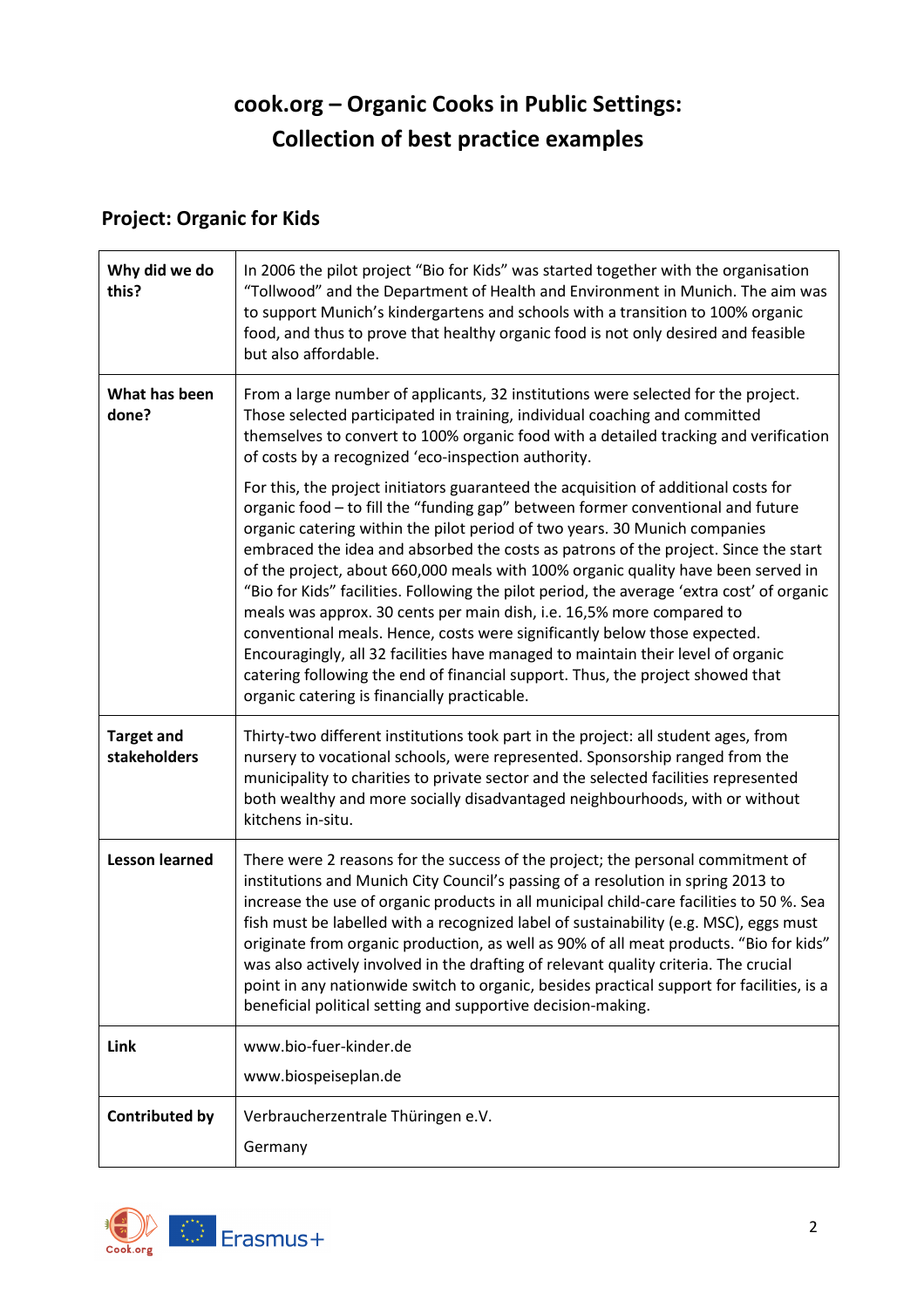# **Project: SANPEI - Healthy like a fish**

| Why did we do<br>this?            | Sanpei or "Healthy like a fish" is a research project aimed to the diversification of<br>Italian aquaculture and its development in school catering. Sanpei studied and<br>experimented the innovations needed along the supply chain aquaculture-table, in<br>the early stages of production (farming and processing), distribution and<br>consumption. Native species which the project focuses on are sea bass, sea bream<br>and mullet. Sanpei also provides outreach activities between producers and<br>nutrition education to school children. In this sense, the project is proposed as a<br>pilot program for a potential national initiative "Fish in schools" the example of the<br>European Community program "School Fruit." |
|-----------------------------------|-------------------------------------------------------------------------------------------------------------------------------------------------------------------------------------------------------------------------------------------------------------------------------------------------------------------------------------------------------------------------------------------------------------------------------------------------------------------------------------------------------------------------------------------------------------------------------------------------------------------------------------------------------------------------------------------------------------------------------------------|
| What has been<br>done?            | Main object of SANPEI was the enhancement of native species of fish farming and<br>suitable for consumption of children in the school meal. The project responds to<br>multiple problems and needs: the nutritional needs of children and young people;<br>risks of childhood obesity, the inadequacy of the fish served in canteens, the<br>persistence of a number of limiting factors that hinder the provision in the canteens<br>of fresh fish, biological, bred in Italy, the absence of a biological offer even for the<br>lack of a strong market.                                                                                                                                                                                |
|                                   | The project duration was 18 months (November 2010-May 2012).                                                                                                                                                                                                                                                                                                                                                                                                                                                                                                                                                                                                                                                                              |
|                                   | Specific objectives has been:                                                                                                                                                                                                                                                                                                                                                                                                                                                                                                                                                                                                                                                                                                             |
|                                   | 1. establishment of models of organic farming of sea bass, sea bream and<br>mullet for school meals;                                                                                                                                                                                                                                                                                                                                                                                                                                                                                                                                                                                                                                      |
|                                   | characterization of production from the nutritional point of view;<br>2.                                                                                                                                                                                                                                                                                                                                                                                                                                                                                                                                                                                                                                                                  |
|                                   | characterization of production from the economic point of view;<br>3.                                                                                                                                                                                                                                                                                                                                                                                                                                                                                                                                                                                                                                                                     |
|                                   | enhancement of commercial production;<br>4.                                                                                                                                                                                                                                                                                                                                                                                                                                                                                                                                                                                                                                                                                               |
|                                   | orientation of producers and consumers.<br>5.<br>Parallel educational activities: "travel to Sanpei"                                                                                                                                                                                                                                                                                                                                                                                                                                                                                                                                                                                                                                      |
|                                   | Organize a very articulated series of activities, structured in different stages of work:                                                                                                                                                                                                                                                                                                                                                                                                                                                                                                                                                                                                                                                 |
|                                   | Work package 1: Biological breeding of sea bass, sea bream and mullet: definition of<br>protocols, trial and comparison between organic and conventional;                                                                                                                                                                                                                                                                                                                                                                                                                                                                                                                                                                                 |
|                                   | Work package 2: Study of the nutritional aspects;                                                                                                                                                                                                                                                                                                                                                                                                                                                                                                                                                                                                                                                                                         |
|                                   | Work package 3: Breeding conventional and organic compared: the economic<br>analysis;                                                                                                                                                                                                                                                                                                                                                                                                                                                                                                                                                                                                                                                     |
|                                   | Work package 4: Analysis of the supply chain and the potential demand;                                                                                                                                                                                                                                                                                                                                                                                                                                                                                                                                                                                                                                                                    |
|                                   | Work package 5: Testing of the supply chain and dissemination activities.                                                                                                                                                                                                                                                                                                                                                                                                                                                                                                                                                                                                                                                                 |
|                                   | A new phase of the project was approved with 3 years duration (January 2014 –<br>January 2017).                                                                                                                                                                                                                                                                                                                                                                                                                                                                                                                                                                                                                                           |
| <b>Target and</b><br>stakeholders | Children of the pilot schools and aquaculture chain sector-canteen                                                                                                                                                                                                                                                                                                                                                                                                                                                                                                                                                                                                                                                                        |
| <b>Lesson learned</b>             | "Healthy like a fish" education programme for children has been very successful to<br>have fresh fish on the new Public Tender of the City of Rome (Italy). There were 6<br>administrations: two repetitions for each species tested (sea bass, sea bream,<br>mullet); reduction of residues; nutritional benefits; school performance; preferential                                                                                                                                                                                                                                                                                                                                                                                      |

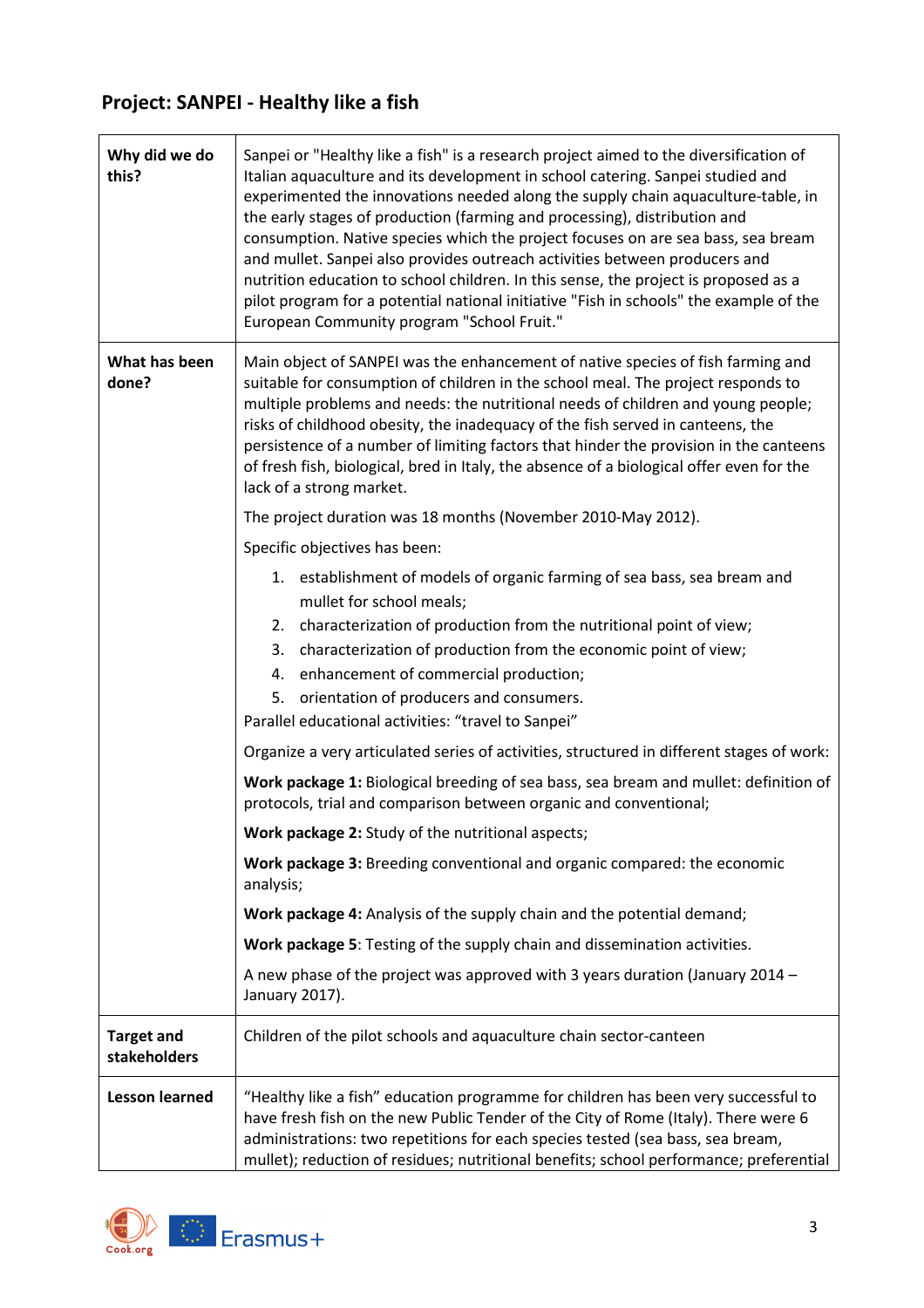|                | procurement regulations that promote organic products better picture company for<br>consumers and creativity for cooks.                                                                                                                                                                                                                                                                                                                                                                                                                                                                                         |
|----------------|-----------------------------------------------------------------------------------------------------------------------------------------------------------------------------------------------------------------------------------------------------------------------------------------------------------------------------------------------------------------------------------------------------------------------------------------------------------------------------------------------------------------------------------------------------------------------------------------------------------------|
|                | As for the complexity and heterogeneity of the system aquaculture - school, any<br>initiative that tries to replicate the chain realized experimentally in the context of<br>Sanpei must be accompanied by appropriate actions closely related to each other<br>including the activity of information: testing of chain and evaluation of satisfaction;<br>schedule of administration, organization of activities including information and<br>implementation in close collaboration with school administrators with both the<br>managers and operators of canteens; Monitoring and Evaluation of satisfaction. |
| Link           | http://sanpei.ceris.cnr.it/                                                                                                                                                                                                                                                                                                                                                                                                                                                                                                                                                                                     |
| Contributed by | AIAB LIGURIA                                                                                                                                                                                                                                                                                                                                                                                                                                                                                                                                                                                                    |
|                | Italy                                                                                                                                                                                                                                                                                                                                                                                                                                                                                                                                                                                                           |

# **Project: Alles Wurscht!?**

# **Everything "Sausage" !? - Nothing matters**

| Why did we do<br>this?                   | Many people are not aware about the negative global impact of high meat<br>consumption in Europe. The project clarifies about the backgrounds.                                                                                                                                                                                                                                                                              |
|------------------------------------------|-----------------------------------------------------------------------------------------------------------------------------------------------------------------------------------------------------------------------------------------------------------------------------------------------------------------------------------------------------------------------------------------------------------------------------|
| What has been<br>done?                   | In one school project day, the youth pupils study and work interactively on many<br>facets around the topic meat. For this purpose, health, social and environmental<br>facts and figures are processed in a playful and attractive way around the issue -<br>from meat consumption of each individual to the global impact of global meat<br>consumption. Topics such as soybeans and genetic engineering can be taken up. |
|                                          | The project is based on the supply chain of beef, pork and poultry meat - those meat<br>sorts that are most consumed in Germany.                                                                                                                                                                                                                                                                                            |
|                                          | Finally, there is the opportunity to prepare delicious meat-free dishes and to taste<br>them together.                                                                                                                                                                                                                                                                                                                      |
| <b>Target and</b><br><b>stakeholders</b> | The participants should be able to orient themselves in a globalized world to<br>develop their own attitudes and in the best case to reflect their own consumption<br>patterns critically with regard to animal foods and eventually to change them where<br>appropriate.                                                                                                                                                   |
|                                          | Pupils 9th to 13th class                                                                                                                                                                                                                                                                                                                                                                                                    |
|                                          | <b>Vocational students</b>                                                                                                                                                                                                                                                                                                                                                                                                  |
|                                          | Teachers and parents                                                                                                                                                                                                                                                                                                                                                                                                        |
| <b>Lesson learned</b>                    | Link between massive and globally organized meat production and:                                                                                                                                                                                                                                                                                                                                                            |
|                                          | Deforestation of the Amazon rainforest                                                                                                                                                                                                                                                                                                                                                                                      |
|                                          | Poverty and hunger in the world                                                                                                                                                                                                                                                                                                                                                                                             |
|                                          | Displacement and migration                                                                                                                                                                                                                                                                                                                                                                                                  |
|                                          | Climate change and biodiversity                                                                                                                                                                                                                                                                                                                                                                                             |

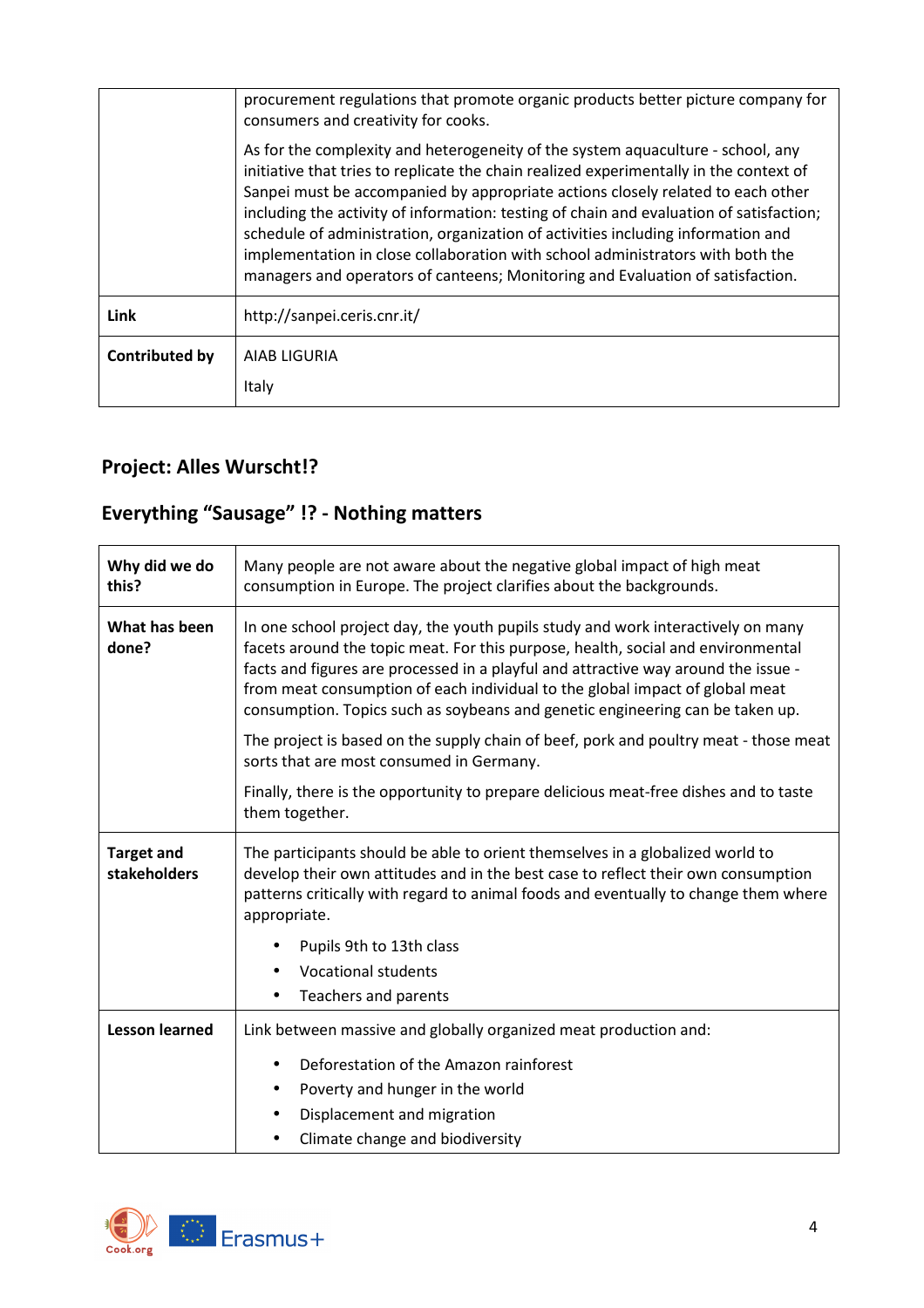| Link                  | www.okoherz.de         |
|-----------------------|------------------------|
| <b>Contributed by</b> | Thüringer Ökoherz e.V. |
|                       | Germany                |

#### **Project: UMBESA**

Implementation of sustainability in commercial kitchens with a special emphasis on biological, regional, seasonal food, freshly prepared meals and optimised meat portions

| Why did we do<br>this? | School catering in Czech republic have long tradition. Over 60 years, there is a law<br>on providing hot meals for schoolchildren. With market liberalization the share of<br>less fit and quality food (fast food, convenience foods, frozen meals). Also changes<br>in lifestyle have negative impact on health and catering culture. Project UMBESA is<br>focused on restoration of fresh, regional, seasonal and organic meals into public<br>catering. |
|------------------------|-------------------------------------------------------------------------------------------------------------------------------------------------------------------------------------------------------------------------------------------------------------------------------------------------------------------------------------------------------------------------------------------------------------------------------------------------------------|
| What has been<br>done? | Particular meals and foods were selected and optimised regarding the criteria<br>organic, regional, seasonal, fresh ingredients, less meat, as well as nutritional<br>physiology.                                                                                                                                                                                                                                                                           |
|                        | For both, the original as well as the new, optimised meal, test-cookings were<br>realised in the commercial kitchens. The aim of the test-cookings was to check the<br>feasibility of sustainable meals in commercial kitchens. Moreover, data for the<br>evaluation of both types of meals were recorded. The following criteria have been<br>evaluated and compared:                                                                                      |
|                        | Ecology (CO2-emissions)                                                                                                                                                                                                                                                                                                                                                                                                                                     |
|                        | Economy (cost analysis)<br>$\bullet$                                                                                                                                                                                                                                                                                                                                                                                                                        |
|                        | Nutrition physiology (calculation of the nutrient content)                                                                                                                                                                                                                                                                                                                                                                                                  |
|                        | Share of biological, regional and seasonal ingredients.                                                                                                                                                                                                                                                                                                                                                                                                     |
|                        | The basis for the selection of meals which were optimised was an extensive analysis<br>of used food and menus of one year concerning the 5 project criteria. In<br>cooperation with the kitchen management, potentials for optimisation were<br>developed. The meals were selected by the kitchen manager.                                                                                                                                                  |
|                        | Work package 1: Collection and analysis of the whole food consumed and the<br>menus of one year concerning the 5 project criteria.                                                                                                                                                                                                                                                                                                                          |
|                        | Work package 2: Research and analysis of two key projects in Austria, the Czech<br>Republic and abroad, which already have implemented a sustainable menu.                                                                                                                                                                                                                                                                                                  |
|                        | Work package 3: Building and extension of networks of commercial kitchens,<br>distributors respectively producers, stakeholders and organisations.                                                                                                                                                                                                                                                                                                          |
|                        | Work package 4: Consumer survey with regard to their satisfaction with the current<br>menu, their attitude according to a sustainable menu as well as their eating<br>behaviour.                                                                                                                                                                                                                                                                            |
|                        | Work package 5: Realisation of test-cookings of selected, optimised meals.<br>Evaluation of the original meal as well as the optimised meal with regard to the                                                                                                                                                                                                                                                                                              |

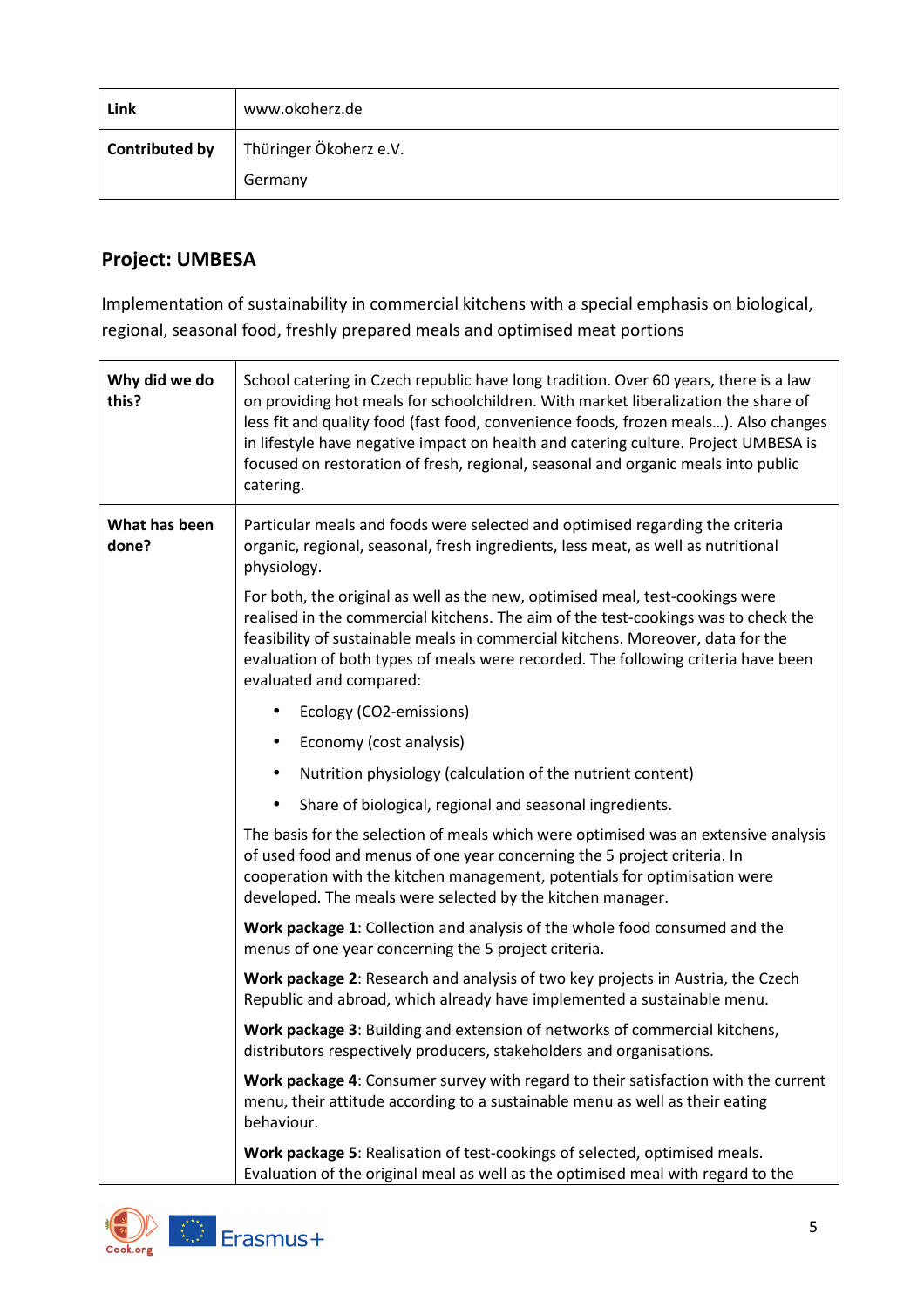|                                   | criteria economy, ecology, nutrition physiology, share of biological, regional,<br>seasonal and fresh food.                                                                                                                                                                                                                                                                                                                                                                                                          |
|-----------------------------------|----------------------------------------------------------------------------------------------------------------------------------------------------------------------------------------------------------------------------------------------------------------------------------------------------------------------------------------------------------------------------------------------------------------------------------------------------------------------------------------------------------------------|
|                                   | Work package 6: Realizing an extensive informational and awareness campaign;<br>place cards, fact sheets and posters;                                                                                                                                                                                                                                                                                                                                                                                                |
|                                   | Work package 7: Summary and discussion of the results.                                                                                                                                                                                                                                                                                                                                                                                                                                                               |
|                                   | Work package 8: Public relations and teaching tool.                                                                                                                                                                                                                                                                                                                                                                                                                                                                  |
| <b>Target and</b><br>stakeholders | Target group of UMBESA project are consumers in school canteens, managers of<br>school kitchens and regional producers and distributors. Stakeholders are local food<br>companies, school directors and kitchen chiefs and managers, nutrition and food<br>experts and politicians                                                                                                                                                                                                                                   |
| <b>Lesson learned</b>             | Basic requirement for a successful change are the personal values and the<br>willingness to change. Then the fields of action apply to:                                                                                                                                                                                                                                                                                                                                                                              |
|                                   | Communication and information: communicate the vision of change<br>$\bullet$                                                                                                                                                                                                                                                                                                                                                                                                                                         |
|                                   | Persuading: winning friends on the way                                                                                                                                                                                                                                                                                                                                                                                                                                                                               |
|                                   | Long-term relationships: Building long-term relationships with important<br>distributors and other stakeholders                                                                                                                                                                                                                                                                                                                                                                                                      |
|                                   | Process of change: to gear a continuous process of change                                                                                                                                                                                                                                                                                                                                                                                                                                                            |
|                                   | Further education: minimising the resistance through further education as<br>well as extensive information activities                                                                                                                                                                                                                                                                                                                                                                                                |
|                                   | During the whole project period, project meetings were realised with all project<br>partners. In addition to project meetings, also meetings with the kitchen managers<br>were realized. In these meetings, news, wishes, notations were exchanged. Project<br>results were discussed together.                                                                                                                                                                                                                      |
|                                   | In the Czech Republic, an expert conference on the subject 'regional food and school<br>catering' was taking place.                                                                                                                                                                                                                                                                                                                                                                                                  |
|                                   | Teaching tool: To disseminate the subject of UMBESA, methodology papers were<br>created. This includes subjects on sustainability in the communal feeding. The aim is<br>to use the methodology papers as a basis of lectures and education on schools etc.<br>On the one hand the teaching tool will be used for interested teachers, on the<br>other, for workshops in firms for communal feeding.                                                                                                                 |
|                                   | Handbook for commercial kitchens: A handbook supports interested commercial<br>kitchens to implement a sustainable menu in practice beside the project UMBESA.<br>The handbook contains checklists structured by the 5 project criteria biological,<br>regional, seasonal, freshly cooked and less meat - as well as by the current<br>implementation status 'beginners', 'advanced' and 'professional'. Moreover, the<br>handbook includes project results and numerous tips and tricks for commercial<br>kitchens. |
|                                   | Recipe collection, particular for commercial kitchens: Also a recipe collection with<br>meatless meals, which are categorised into the 4 seasons, acts as support for<br>commercial kitchens to create their menu with meatless and seasonal meals.                                                                                                                                                                                                                                                                  |
| Link                              | umbesa.rma.at                                                                                                                                                                                                                                                                                                                                                                                                                                                                                                        |
| <b>Contributed by</b>             | University of South Bohemia In České Budějovice                                                                                                                                                                                                                                                                                                                                                                                                                                                                      |

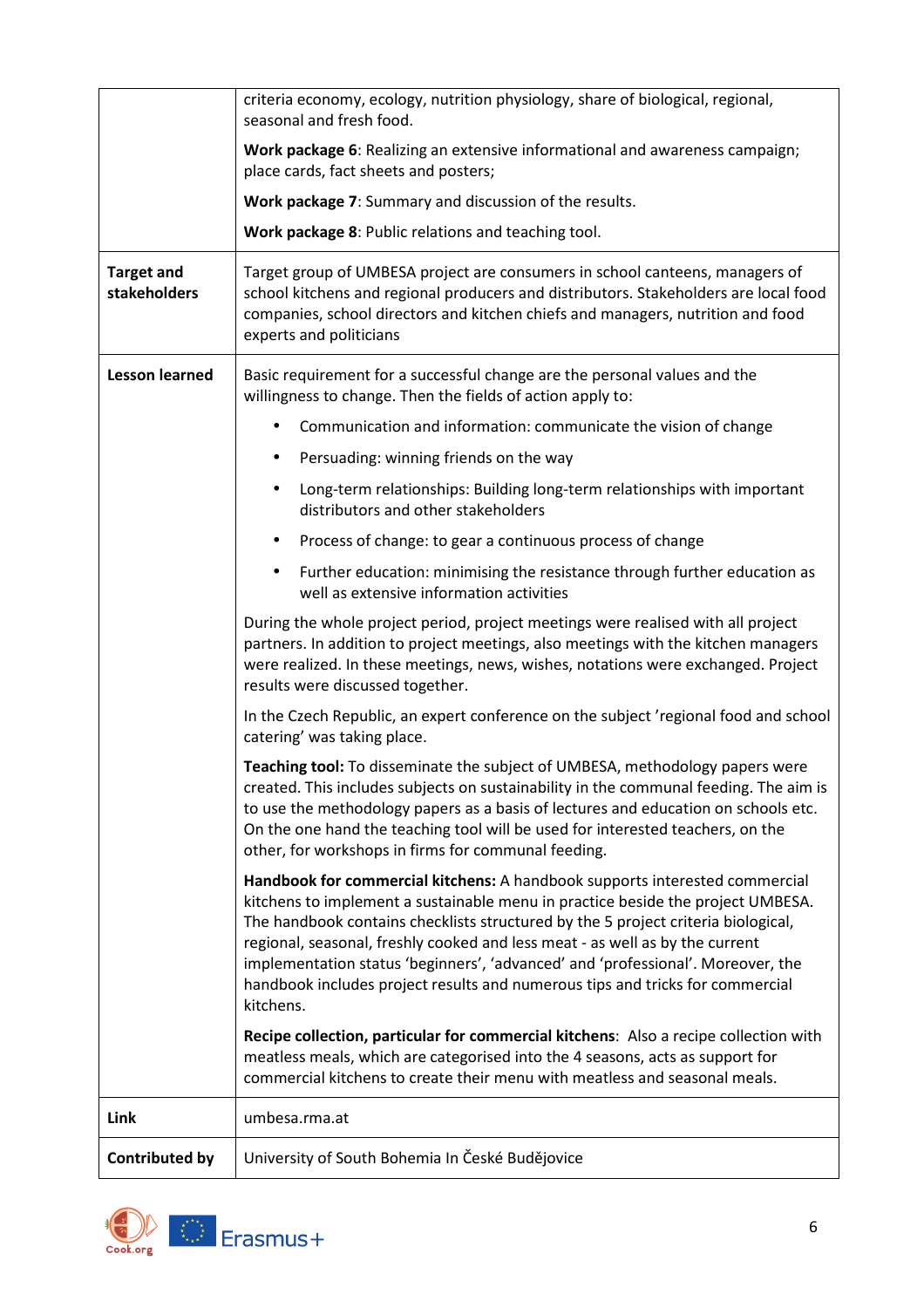| . .<br>$\sim$<br>Czech Republic<br>---- |
|-----------------------------------------|
|-----------------------------------------|

#### **Organic Catering Menüett Schloss Tonndorf e.V.**

Catering service preparing food from mainly regional and 100% organic food

| Why did we do<br>this?            | The Association Menüett Schloss Tonndorf e.V. was established to link the organic<br>catering with its sustainable values and various environmental education programs<br>under aspect of interrelations between diet, health, environmental and social<br>compatibility.<br>Since 2008 Castle Tonndorf is the starting point for a vegetarian catering service<br>with regional products from organic farming.                                                                                                                                                                                                                                                                                                         |
|-----------------------------------|-------------------------------------------------------------------------------------------------------------------------------------------------------------------------------------------------------------------------------------------------------------------------------------------------------------------------------------------------------------------------------------------------------------------------------------------------------------------------------------------------------------------------------------------------------------------------------------------------------------------------------------------------------------------------------------------------------------------------|
| What has been<br>done?            | The organic catering is part of the community project on Castle Tonndorf. Fresh<br>fruit, vegetables and herbs are provided by the fruit trees, berry bushes as well as by<br>the herb and vegetable gardens of the community. Milk and dairy products come<br>from the farm "Tonndorfer Castle Milk", also belonging to the community. Other<br>ingredients provide neighbouring and regional farmers. All used food are 100%<br>organic. For the supplement of fish and meat components to the menu,<br>corresponding supplementary offers from organic farms in the region are<br>considered.                                                                                                                        |
|                                   | The castle kitchen has a capacity of about 400 portions that are delivered daily in<br>schools and kindergartens. The radius for the delivery of lunch to kindergartens,<br>schools and other institutions covers about 30km and thus the cities of Weimar,<br>Erfurt and Arnstadt and their rural surroundings. The seasonally and regionally<br>aligned vegetarian wholefood consisting of highly visible, largely natural food is<br>prepared with love and takes into account allergies and special diets, if needed.<br>Meals have a special value through the seasonal adjustment of the recipes to the<br>appropriate time of year, in compliance with heat and cooling components, such as<br>herbs and spices. |
|                                   | A lunch within the school catering consists of 2 courses, where the components<br>starter and dessert alternate daily. In the middle of the meal are simple grain dishes:<br>such as burgers, baked pieces, dumplings, pizza and vegetable pie, flatbreads and<br>porridges enriched e.g. with nuts or cheese. Once or twice a week are potatoes the<br>basis for tasty foods like potato pancakes, baked potatoes with cottage cheese,<br>mashed potatoes or baked potatoes. According to the season, the raw food as<br>vegetable sticks, green salads with cream/yogurt - herb sauce, carrot salad or other<br>salads spiced with herbs and seeds are available.                                                     |
| <b>Target and</b><br>stakeholders | The philosophy of catering services is a nature cuisine rich on vital-substances. With<br>many seasonal and regional products a large range of different vegetarian dishes<br>can be created.                                                                                                                                                                                                                                                                                                                                                                                                                                                                                                                           |
|                                   | Delivery of lunch to kindergartens, schools and other institutions - by<br>arrangement also to individuals<br>Realisation of cooking and baking workshops on healthy nutrition, gentle<br>processing and the culinary diversity of the cuisine of different cultures<br>Culinary and cultural activities for hiking-, travel- and children groups, as<br>٠                                                                                                                                                                                                                                                                                                                                                              |

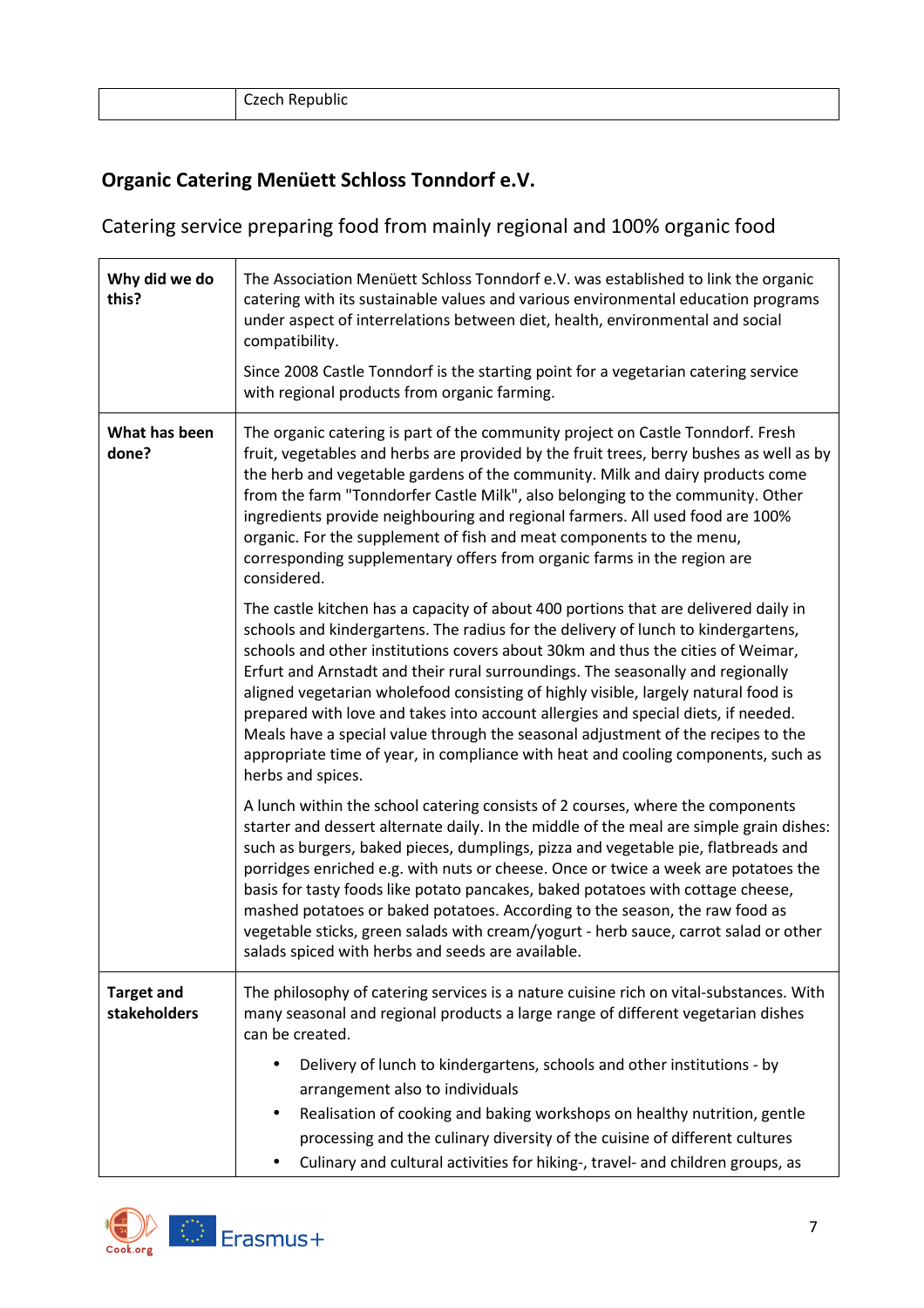|                | well as for events, meetings and seminars at Tonndorf Castle<br>Culinary and cultural program for private and business celebrations,<br>$\bullet$<br>receptions, seminars, conferences and congresses in the region                                                                                                                                                                   |
|----------------|---------------------------------------------------------------------------------------------------------------------------------------------------------------------------------------------------------------------------------------------------------------------------------------------------------------------------------------------------------------------------------------|
| Lesson learned | It is possible to prepare organic catering for schools and kindergartens for a<br>reasonable price in compliance with the following criteria:<br>Healthy nutrition and eating habits, gentle processing and culinary diversity<br>100% organic food and products<br>Vegetarian nature cuisine rich on vital substances<br>Regional and seasonally oriented<br>Varied and tasty dishes |
| Link           | http://www.schloss-catering.de/index.php                                                                                                                                                                                                                                                                                                                                              |
| Contributed by | Thüringer Ökoherz e.V.<br>Germany                                                                                                                                                                                                                                                                                                                                                     |

# **Project: SUKI**

Sustainable Kitchen – Catering facilities and their possibilities to reduce carbon dioxide emissions

| Why did we do<br>this? | School catering in the Czech Republic is already of a relatively high standard,<br>however, a share of organic products, fruit, vegetables, fresh, seasonal and local<br>foods should be increased. The project aimed to contribute to the expansion of<br>regional, seasonal and fresh foods, as well as organic products and inform about<br>their positive impacts not only from the view of nutrition and health, but also from<br>the environmental perspective. Greenhouse gas emissions produced within the food<br>production had been selected as a tool to assess the environmental impacts. The<br>processing of raw agricultural commodities into final products, their transport and<br>long-term storage, as well as the use of ready-to-cook foods contribute to air<br>pollution to a greater extent than the primary agricultural production. |
|------------------------|----------------------------------------------------------------------------------------------------------------------------------------------------------------------------------------------------------------------------------------------------------------------------------------------------------------------------------------------------------------------------------------------------------------------------------------------------------------------------------------------------------------------------------------------------------------------------------------------------------------------------------------------------------------------------------------------------------------------------------------------------------------------------------------------------------------------------------------------------------------|
|                        | Within the project, the LCA method (Climate change impact category) was used to<br>assess the amount of CO2e arising from the food production and meal preparation<br>using fresh, seasonal, regional and organic products in the public catering facilities.<br>Making conscious food choices is not only beneficial in terms of ecology, but it also<br>contributes to a good feeling of consumers in the catering facilities within nursery<br>and primary schools and represents the effective prevention and education for<br>young generation.                                                                                                                                                                                                                                                                                                           |
| What has been<br>done? | The SUKI project aims to determine total emissions of carbon dioxide (CO2) in the<br>participating catering facilities and analyse the possibilities of direct and indirect<br>impact on carbon dioxide emissions of these facilities. The project also aims to show<br>the possibilities to reduce carbon dioxide emissions, as well as its limits.<br>The project answers the following questions:<br>How much energy is consumed during the whole process of food production                                                                                                                                                                                                                                                                                                                                                                                |

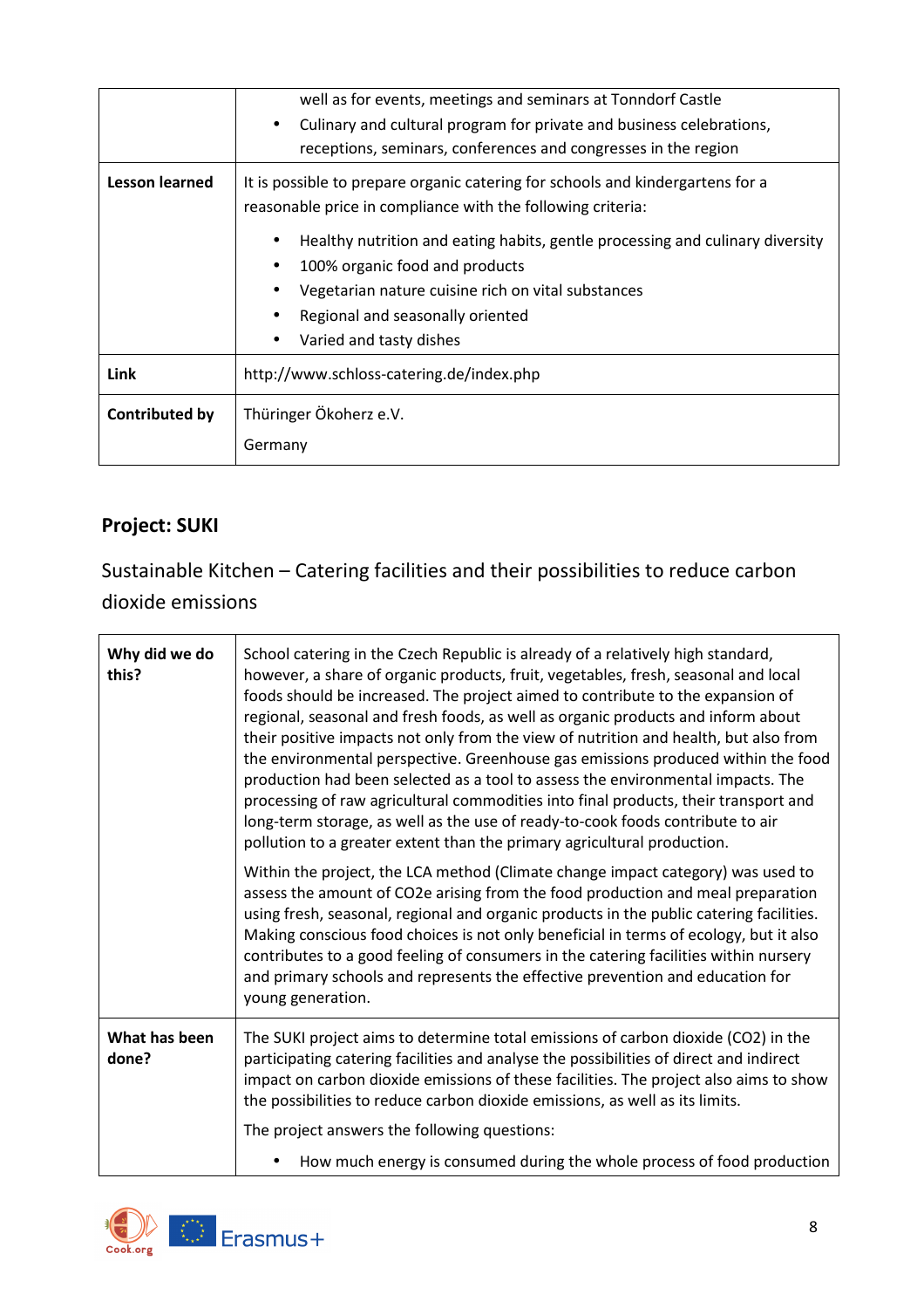|                       | in the catering facilities?                                                                                                                                           |
|-----------------------|-----------------------------------------------------------------------------------------------------------------------------------------------------------------------|
|                       | How the energy consumption differs within the facilities using fresh                                                                                                  |
|                       | ingredients from the ones using ready-to-cook foods?                                                                                                                  |
|                       | How much energy is contained in the food that is used in catering facilities?                                                                                         |
|                       | To what extend a farming system (conventional, organic) effects carbon                                                                                                |
|                       | dioxide emissions when choosing foods for catering facilities?                                                                                                        |
|                       | What influence does the consideration of origin (regionalism) have on                                                                                                 |
|                       | carbon dioxide emissions within catering facilities?                                                                                                                  |
|                       | What impact does the consideration of season have on carbon dioxide                                                                                                   |
|                       | emissions within the facilities?                                                                                                                                      |
|                       | Which food has the largest carbon footprint?                                                                                                                          |
|                       | What short-term, medium-term and long-term measures may be adopted                                                                                                    |
|                       | by catering facilities in order to reduce carbon dioxide emissions?                                                                                                   |
|                       | The main task was to support a catering facility on the path towards the sustainable                                                                                  |
|                       | production of meals while maintaining or increasing the nutritional value of food.                                                                                    |
|                       | Whereas some limited opportunities for emission savings has been shown on the<br>example of greenhouse gas emissions with the selected foods and meals from           |
|                       | different regions and farming systems.                                                                                                                                |
|                       | The project consisted of the following stages (WP):                                                                                                                   |
|                       | the selection of catering facilities                                                                                                                                  |
|                       | the selection of the most consumed foods and meals<br>$\bullet$                                                                                                       |
|                       | the development of a methodology for assessing the energy consumption<br>٠                                                                                            |
|                       | the assessment of energy consumption of the selected catering facilities                                                                                              |
|                       | the development of a methodology for assessing the emission load of foods                                                                                             |
|                       | and meals                                                                                                                                                             |
|                       | the evaluation of emission load of the selected ingredients and meals                                                                                                 |
| <b>Target and</b>     | Consumers, school and catering facility management Stakeholders, researchers,                                                                                         |
| stakeholders          | high school and university teachers (COUNTRY LIFE, PRO-BIO, Biofarma Sasov)                                                                                           |
| <b>Lesson learned</b> | Significant savings in greenhouse gas emissions from the food production and meal                                                                                     |
|                       | preparation may be achieved by an increased use of regional, fresh, seasonal and                                                                                      |
|                       | organic foods. While, for example, 1.8 kg of carbon dioxide equivalent is released to                                                                                 |
|                       | produce 1 kg of conventional tomatoes grown in a heated greenhouse, on the<br>contrary, only 0.3 kg of carbon dioxide equivalent is produced to grow 1 kg of          |
|                       | organic tomatoes. Emission savings are also gained when fresh food is used instead                                                                                    |
|                       | of frozen and ready-to-cook foods (e.g. a use of fresh potatoes rather than frozen                                                                                    |
|                       | chips or instant mashed potatoes results in up to ten times lower emission load                                                                                       |
|                       | expressed in CO2e).                                                                                                                                                   |
|                       | In addition, significantly shorter transport distances when transporting raw                                                                                          |
|                       | materials and foods also lead to considerable environmental savings. A positive<br>impact of the organic system on greenhouse gas emissions is already evident within |
|                       | the farming phase. However, significant emission savings may be achieved owing to                                                                                     |
|                       | a use of fresh, regional and seasonal foods within the food processing, storage,                                                                                      |
|                       | transport and meal preparation in the post-farming phase.                                                                                                             |
|                       |                                                                                                                                                                       |

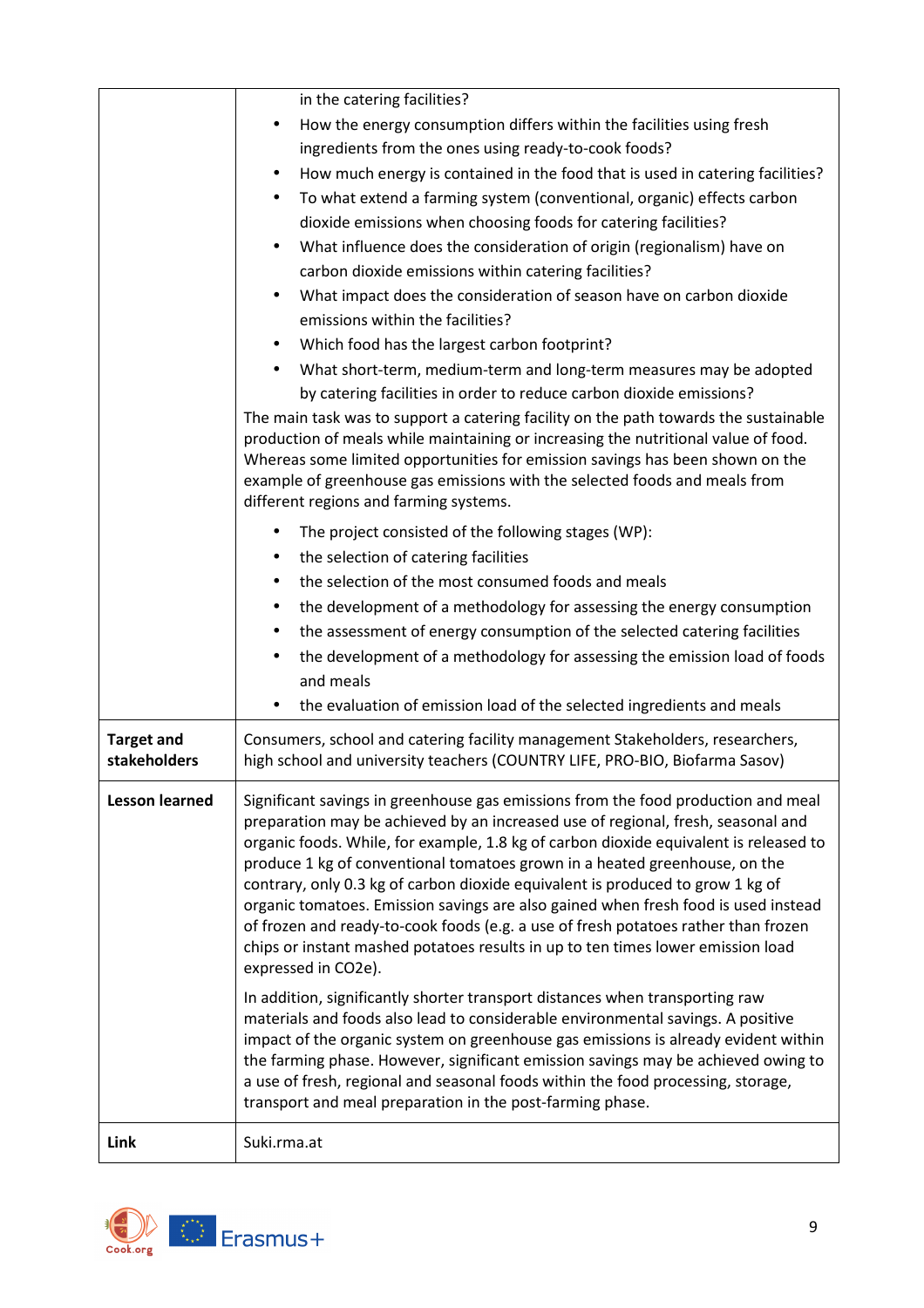| Contributed by   University of South Bohemia In České Budějovice |
|------------------------------------------------------------------|
| Czech Republic                                                   |

# **Project: Organic cities network**

| Why did we do<br>this?            | For various reasons organic farming and organic food production is one of the most<br>sustainable economic sectors in Germany. Therefore, several cities, such as Munich,<br>Nuremberg, Bremen, Heidelberg, Darmstadt and Hamburg wished to facilitate this<br>and began working together in 2010. Thus, the focus is on the exchange of<br>experiences, collective projects and public events.<br>In February 2016 the network "organic cities" was officially founded. The principal<br>objectives of this network are: |
|-----------------------------------|---------------------------------------------------------------------------------------------------------------------------------------------------------------------------------------------------------------------------------------------------------------------------------------------------------------------------------------------------------------------------------------------------------------------------------------------------------------------------------------------------------------------------|
|                                   | promotion of organic farming and connected local added values<br>preference for organic products in public institutions (e.g. kindergartens,<br>schools) and events<br>encouraging bio-branch networking within economic promotion<br>requesting a public subsidies policy to focus on the organic sector and<br>possible cooperating projects to link up agricultural and economic policy<br>matters to municipal matters.<br>addressing consumers, canteens and catering companies within e.g. public<br>events         |
| What has been<br>done?            | Various events and projects have taken place within the cities themselves or in<br>conjunction with one or more cities. The announcement of organic tenders by<br>public procurement, "Bio out of the region", "Processing and marketing of ancient<br>cereals and fruits" or "Bio for kids" with a menu planning tool. Others initiatives<br>included an exhibition, a shopping-guide with organic producers and educational<br>projects for schools.                                                                    |
| <b>Target and</b><br>stakeholders | Currently these are 12 cities involved. Each city cooperates in a network of several<br>organisations, initiatives and associations; agriculture, gastronomy, education or<br>trading. Interested cities, communities or counties are welcome to join the network.<br>This cooperation is based on a cooperation agreement.                                                                                                                                                                                               |
| <b>Lesson learned</b>             | One of the lessons learned is, that networking is fundamental. Furthermore, it is<br>important to have political decisions with targets and to adapt administrative<br>procedures for tenders, to pass regulatory actions and to involve different<br>municipality departments. It is beneficial to educate those involved such as cooks<br>and canteen heads and to support them individually if necessary.                                                                                                              |
|                                   | Gaining helpful experiences and advice from collective projects and events. A<br>guideline "Strategies and concepts for the successful introduction of organic food in<br>Municipality canteens" was published in February 2017.                                                                                                                                                                                                                                                                                          |
|                                   | <b>Results:</b>                                                                                                                                                                                                                                                                                                                                                                                                                                                                                                           |
|                                   | Gaining helpful experiences and advice from collective projects and events.<br>A guideline "Strategies and concepts for the successful introduction of                                                                                                                                                                                                                                                                                                                                                                    |

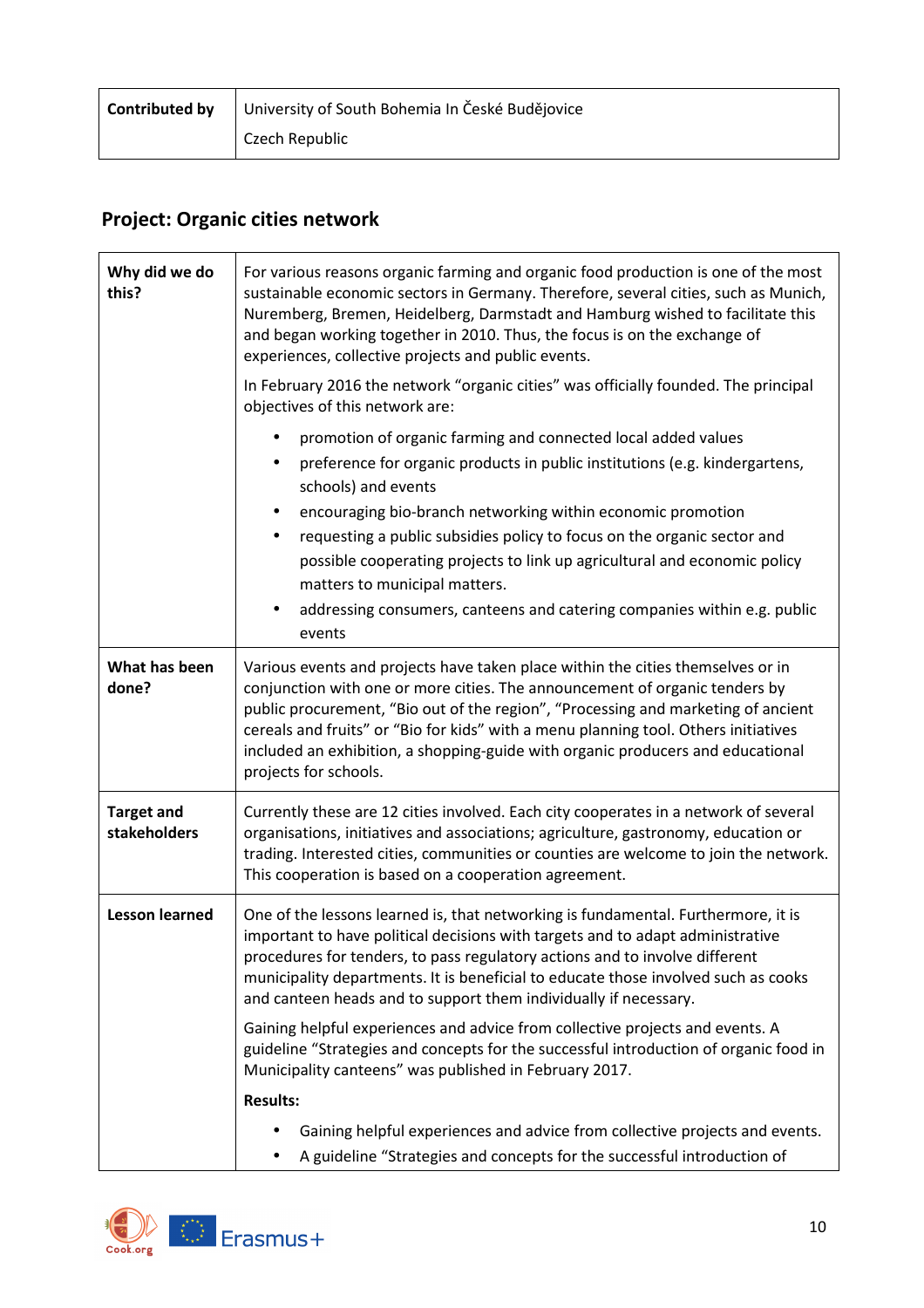|                | organic food in Municipality canteens" was published in February 2017.                                                                                                                                                       |
|----------------|------------------------------------------------------------------------------------------------------------------------------------------------------------------------------------------------------------------------------|
|                | Special attention needs to be paid to improving motivation, involvement and<br>willingness for sustainable agriculture and nutrition. It is beneficial, of course, to<br>have personnel resources and a political agreement. |
| Link           | www.biostaedte.de                                                                                                                                                                                                            |
| Contributed by | Verbraucherzentrale Thüringen e.V.<br>Germany                                                                                                                                                                                |

# **Project: Education of cooks and waiters for 21st century**

| Why did we do<br>this?            | Company TBS Podkylava has been running a successful agro tourism centre in<br>picturesque Podkylava since 1996. In addition to the Charolais eco-farm and the<br>agro-tourism facility Hotel Adam, the company has its own Hotel Academy. The goal<br>is to educate cooks, waiters and other staff at the family-run hotel.<br>Students here receive a tailor-made education with a focus on foreign languages<br>and considerable training and work experience at the agro-tourism centre. They not<br>only gain competitive advantage in a 'green-oriented' market, but become<br>ambassadors of organic farming and organic food in later jobs in the HO-RE-CA<br>sector. |
|-----------------------------------|------------------------------------------------------------------------------------------------------------------------------------------------------------------------------------------------------------------------------------------------------------------------------------------------------------------------------------------------------------------------------------------------------------------------------------------------------------------------------------------------------------------------------------------------------------------------------------------------------------------------------------------------------------------------------|
| What has been<br>done?            | Students have regular practical training at Hotel Adam and in addition they are able<br>to work at the hotel during seasonal events, gaining experience in the preparation<br>of traditional local meals.                                                                                                                                                                                                                                                                                                                                                                                                                                                                    |
|                                   | Students have first-hand experience of organic meat and other products<br>from local farms which help to familiarise them with the sensory properties<br>and culinary specifics of organic food.<br>Organic farming and Eco Agro Tourism are included in the Hotel Academy's<br>$\bullet$<br>curriculum which makes the school a pioneer in sustainable, rural education<br>in Slovakia.<br>During cookery classes, students use organic ingredients and learn about<br>$\bullet$<br>their environmental and health benefits.                                                                                                                                                |
| <b>Target and</b><br>stakeholders | The main targets are students and teachers of the private Hotel Academy in Stará<br>Turá but also staff of Hotel Adam.                                                                                                                                                                                                                                                                                                                                                                                                                                                                                                                                                       |
| <b>Lesson learned</b>             | The connection of education and business in the field of agro-tourism is<br>inspirational and an example of the vision and ambition of TBS Company leaders.<br>Placement of cooks and waiters with a sound knowledge of organic farming<br>٠<br>and organic food on the Slovak labour market and abroad.<br>Increase in applicants to the Hotel Academy as a result of the successful<br>$\bullet$<br>employment of school graduates.<br>Organic food increasing in popularity among professional cooks in Slovakia.<br>$\bullet$                                                                                                                                            |
| <b>Links</b>                      | Hotel Academy: http://shastaratura.wixsite.com/sha-staratura                                                                                                                                                                                                                                                                                                                                                                                                                                                                                                                                                                                                                 |

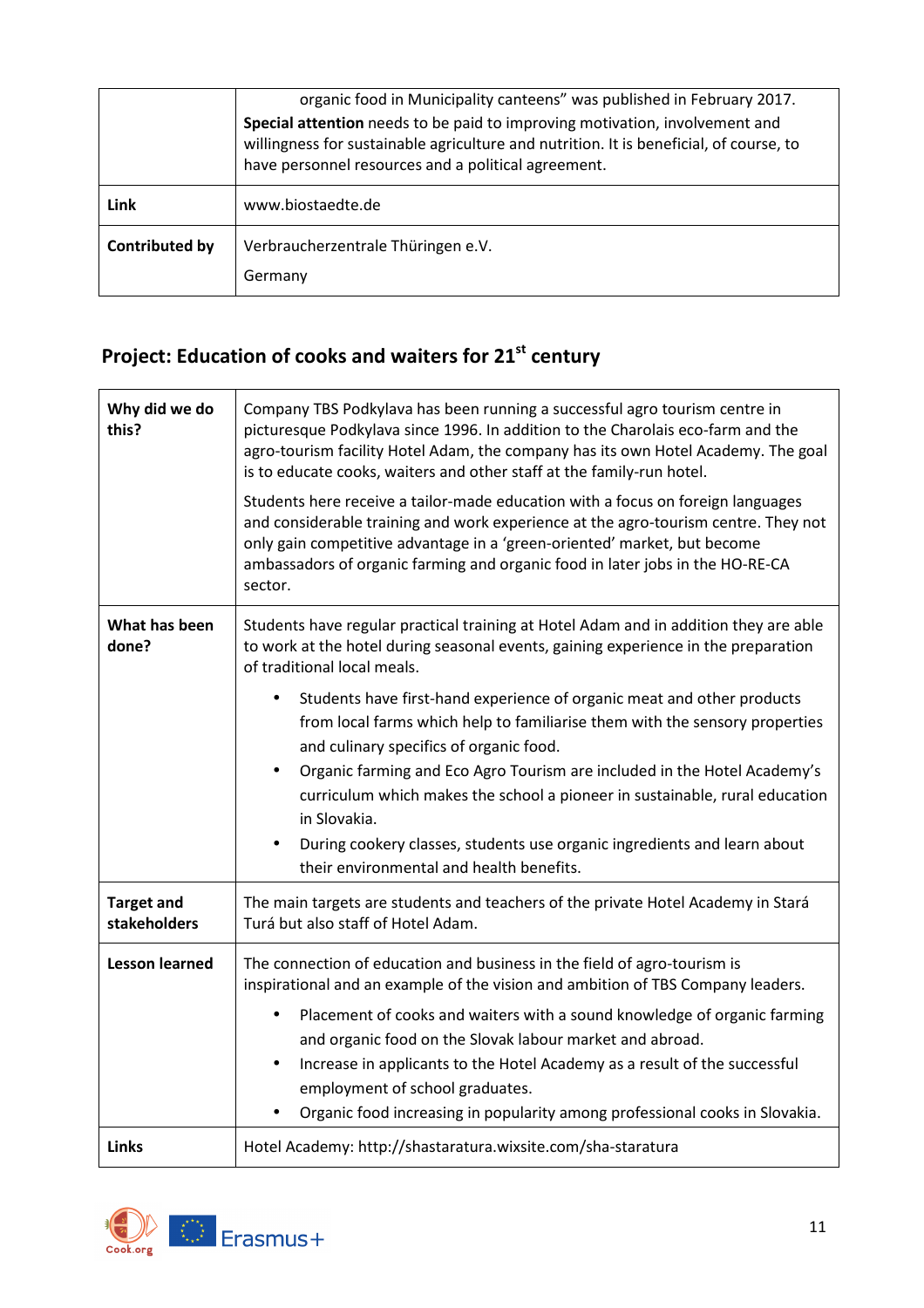|                       | Agropenzion ADAM: http://www.penzion-adam.sk/prevadzky.html<br>Ekofarma Charolais: http://www.penzion-adam.sk/biofarma.html |
|-----------------------|-----------------------------------------------------------------------------------------------------------------------------|
| <b>Contributed by</b> | Centrum environmentálnych aktivít<br>Slovakia                                                                               |

#### **Project: Bio kann jeder- nachhaltig essen in Kita und Schule**

## **Organic for everyone - eat sustainable in school and kindergarten**

| Why did we do<br>this?            | The meals in kindergartens and schools are a big challenge for all the responsible:<br>they must be healthy and balanced to meet all the needs of children and youth.<br>They should be tasty in order to be accepted by the kids and adolescents. They<br>should not load heavily the purse of the institutions and the parents. And moreover,<br>they should also meet the requirements on regionality, sustainability and fairness.<br>The reality is rather different.                                                                                                        |
|-----------------------------------|-----------------------------------------------------------------------------------------------------------------------------------------------------------------------------------------------------------------------------------------------------------------------------------------------------------------------------------------------------------------------------------------------------------------------------------------------------------------------------------------------------------------------------------------------------------------------------------|
| What has been<br>done?            | The workshops take place at various locations and facilities (for example, organic<br>farm, organic cuisine).                                                                                                                                                                                                                                                                                                                                                                                                                                                                     |
|                                   | The focus is on the question of what actually constitutes an adequate children<br>catering and which quality criteria have to be observed. Furthermore, it is shown,<br>what special features characterize organic farming. In addition, ideas for children<br>and youth friendly catering services are developed and supply sources of organic<br>products in Thuringia are introduced. A guided tour in the facility and a common<br>snack during which the exchange and discussion is in the centre beside organic<br>culinary delights, complete the program of the workshop. |
| <b>Target and</b><br>stakeholders | Organic food should be more integrated into catering services of daycare<br>centres and schools.<br>Kitchen manager in day-care centres/kindergartens and schools<br><b>Educators and teachers</b><br>Parents and other interested stakeholders                                                                                                                                                                                                                                                                                                                                   |
| <b>Lesson learned</b>             | Suggestions for the implementation of more sustainability in public catering services<br>Basics about:<br>Organic food and its contribution to environmental protection<br>Labelling of organic food<br>Organic certification and control<br>Reduction of additional costs in the cost of sales<br>Possibilities for the use of organic products<br>Supply sources of organic products                                                                                                                                                                                            |
| Link                              | www.oekolandbau.de                                                                                                                                                                                                                                                                                                                                                                                                                                                                                                                                                                |
| <b>Contributed by</b>             | Thüringer Ökoherz e.V.<br>Germany                                                                                                                                                                                                                                                                                                                                                                                                                                                                                                                                                 |

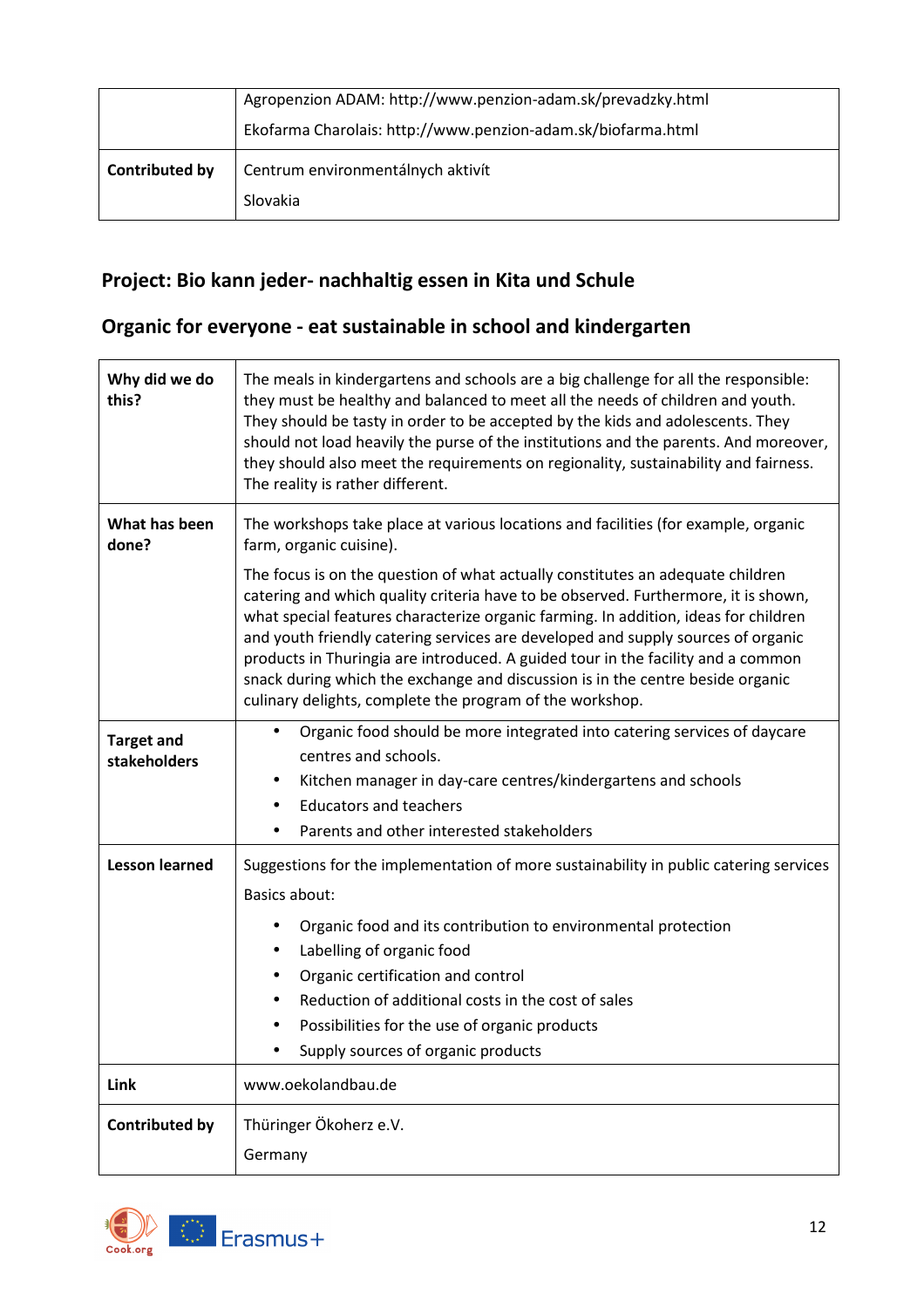# **Project: Bio-schools**

| Why did we do<br>this?            | The main barriers to the use of organic foods in schools are their poor availability<br>and a lack of information about suppliers and options within the current organic<br>food market. Therefore, this project emphasises the creation of a distribution chain<br>to provide schools with access to the organic foods available on the domestic<br>market and on facilitating the procurement of organic products.                                                                                                                                                                                                      |
|-----------------------------------|---------------------------------------------------------------------------------------------------------------------------------------------------------------------------------------------------------------------------------------------------------------------------------------------------------------------------------------------------------------------------------------------------------------------------------------------------------------------------------------------------------------------------------------------------------------------------------------------------------------------------|
| What has been<br>done?            | As part of the project, information materials were distributed among organic<br>farmers and producers of organic foods. School management, founders and parents<br>received the handbook 'How to introduce organic foods into schools'. There were<br>workshops and round tables for organic farmers and schools and cookery lessons for<br>school canteen cooks who included information about storage, processing and<br>cooking organic foods as well as information about lesser known organic foods<br>available on the Czech market.                                                                                |
|                                   | The project helps to bring schools and parents on one side, closer to organic farmers<br>and producers on the other. Organic farm tours and school organic food markets<br>facilitated meetings of organic farmers with children and parents. The project was<br>concluded with a conference about school meals that was aimed at addressing<br>further parties interested in the inclusion of organic foods into school canteens. As<br>of project completion (30 November 2011), 39 suppliers and 36 schools and<br>separate school canteens located in Prague and 3 rural regions have participated in<br>the project. |
| <b>Target and</b><br>stakeholders | The project aims to support school canteens in the practical introduction of organic<br>foods into their menus. The main target groups were children, their parents and<br>school representatives (headmasters, teaching staff, heads of school canteens and<br>cooks) and also workers of educational and other regional authority departments<br>and other institutions, representatives of NGOs and organic farmers and producers.                                                                                                                                                                                     |
| <b>Lesson learned</b>             | Schools greatly appreciated the educational aspect of the project. The reliability of<br>suppliers was not an issue. Some schools located in remote regions however,<br>encountered problems with deliveries whilst some schools find the system of<br>ordering products inflexible.                                                                                                                                                                                                                                                                                                                                      |
|                                   | Within 5 years of completion of the "Bioschools" project, there have been 6 similar,<br>quite large projects supported by national and EU resources in various regions of<br>the Czech Republic.                                                                                                                                                                                                                                                                                                                                                                                                                          |
|                                   | In the future, schools will need greater institutional support from the Ministry of<br>Education, Youth and Sports, reduction of food prices and further subsidies.                                                                                                                                                                                                                                                                                                                                                                                                                                                       |
| Link                              | www.bioskoly.cz                                                                                                                                                                                                                                                                                                                                                                                                                                                                                                                                                                                                           |
| <b>Contributed by</b>             | University of South Bohemia in České Budějovice<br>Czech Republic                                                                                                                                                                                                                                                                                                                                                                                                                                                                                                                                                         |

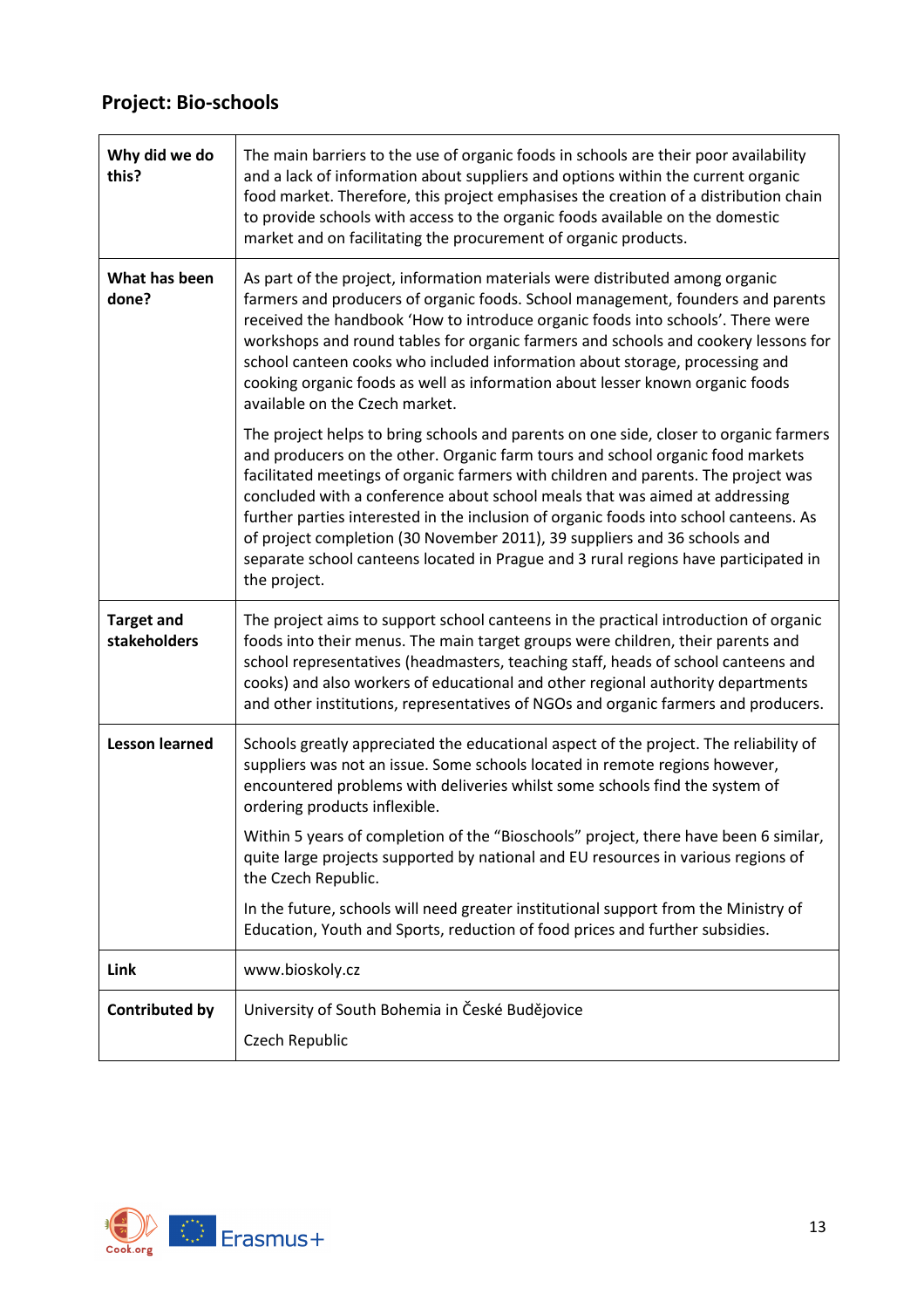# **Project: Smart Food Procurement**

Free counselling: organic and local public food procurement

| Why did we do<br>this?            | The background to the initiation of the project was the large number of<br>municipalities and regions in the process of introducing more organic and local food<br>in their kitchens and canteens, or at least having that vision. This had created an<br>increasing demand for advice and knowledge about the organic conversion process.<br>Furthermore, the project supports the ambitions of the government's 'Ecology Plan<br>2020' to double the organic agricultural area in Denmark and ensuring growth in<br>rural areas, where a large proportion of jobs are rooted in the food industry.                                                        |
|-----------------------------------|-------------------------------------------------------------------------------------------------------------------------------------------------------------------------------------------------------------------------------------------------------------------------------------------------------------------------------------------------------------------------------------------------------------------------------------------------------------------------------------------------------------------------------------------------------------------------------------------------------------------------------------------------------------|
| What has been<br>done?            | "Smart Food Procurement" is a three-year project initiated by the Danish Ministry of<br>Environment and Food as a partnership between various public and private actors.<br>The project has offered advice to a target group of decision-makers, procurement<br>managers and kitchen operators in municipalities, regions and government<br>organisations.                                                                                                                                                                                                                                                                                                  |
|                                   | One goal of the free counselling has been to support the organic conversion of<br>public kitchens with each case of counselling organised to accommodate the needs<br>of the recipient and of variable duration.                                                                                                                                                                                                                                                                                                                                                                                                                                            |
|                                   | Typical topics have been: Increasing the share of organic food in kitchens; getting<br>started with an organic conversion and which food groups to start with; applying for<br>the Organic Food Label.                                                                                                                                                                                                                                                                                                                                                                                                                                                      |
|                                   | Another goal of the counselling has been to guide and promote the procurement of<br>local produce for public kitchens. In this regard, central obstacles to the<br>procurement process for kitchens are the EU regulations which complicate the<br>situation and prevent many kitchens from buying locally.                                                                                                                                                                                                                                                                                                                                                 |
|                                   | In addition to counselling, the project has gathered knowledge about best practices<br>in food procurement, strengthened cooperation in the value chain from the<br>producer to the kitchen and developed tools to help public purchasers in the future.                                                                                                                                                                                                                                                                                                                                                                                                    |
| <b>Target and</b><br>stakeholders | Decision-makers, procurement managers and kitchen operators in municipalities,<br>regions and government organisations.                                                                                                                                                                                                                                                                                                                                                                                                                                                                                                                                     |
| <b>Lesson learned</b>             | One of the results of the project is a new website featuring the experience gathered<br>during the project period. The website has useful guidance and tools:<br>Tool to calculate food shopping needs;<br>$\bullet$<br>Guidance on local food procurement;<br>٠<br>Season-tool;<br>٠<br>Guidance on public procurement of sustainable and local fish;<br>Guide to controlling food contracts;<br>٠<br>Manual for sensory tests<br>٠<br>The 'Smart Food Procurement' project can be replicated in other EU countries which<br>have ambitions in line with the Danish. Political support is the key to the project's<br>success.<br><b>Needed resources:</b> |
|                                   | In the Danish scenario, a budget of 1,67 million € for the 3-year period was made                                                                                                                                                                                                                                                                                                                                                                                                                                                                                                                                                                           |

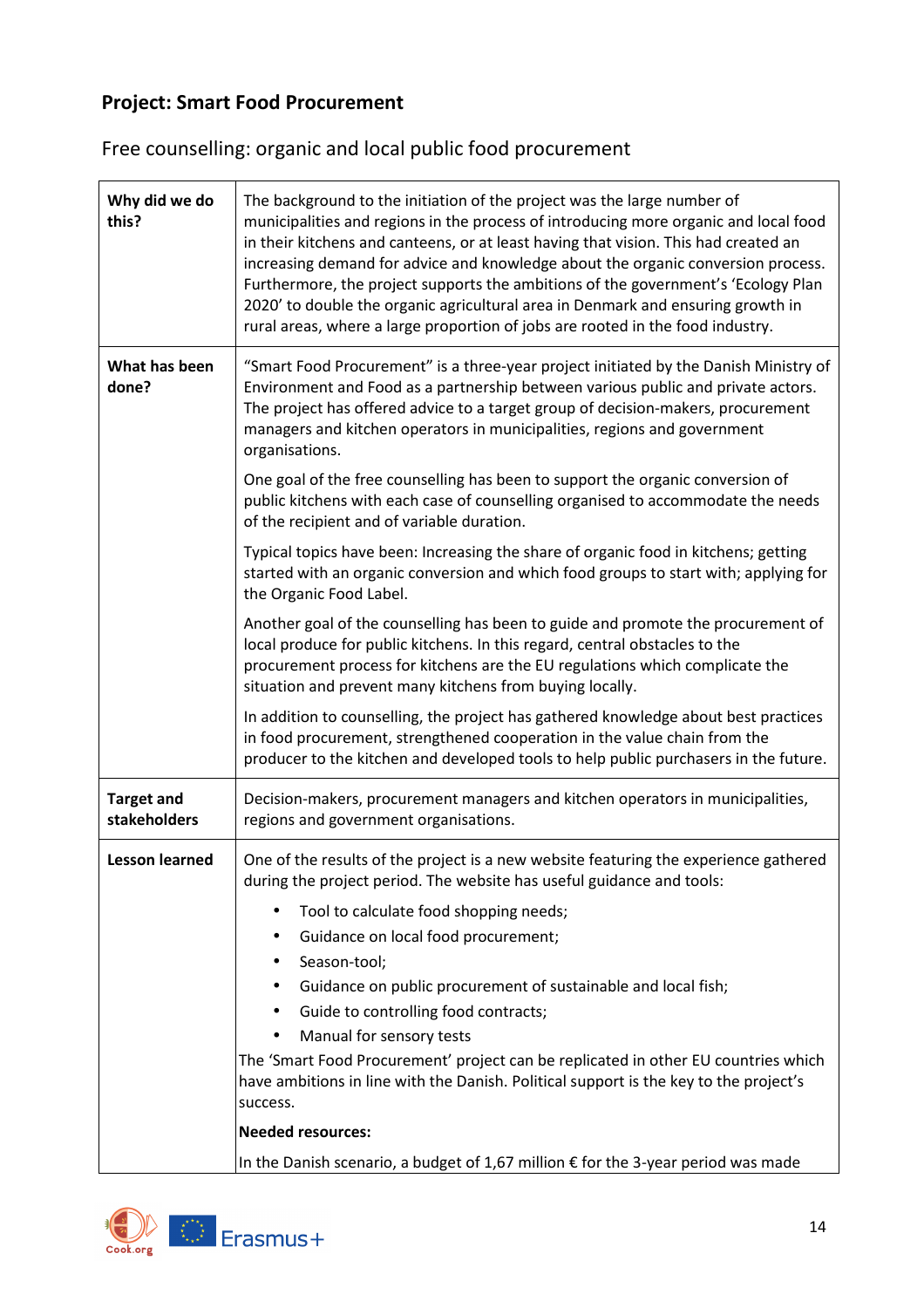|                | available. Furthermore, a public-private partnership was established to ensure that<br>all necessary expertise and knowledge was available. |
|----------------|---------------------------------------------------------------------------------------------------------------------------------------------|
| Link           | http://klogefødevareindkøb.dk/                                                                                                              |
| Contributed by | Vestiyllands Højskole<br>Denmark                                                                                                            |

# **Project: Milk Shake Knight**

| Why did we do<br>this?                   | Through the shopping in the supermarket children are increasingly losing the touch<br>with origin of plant and animal foods. Through this project, they should learn more<br>about the food like milk, fruit and honey in a playful way.                                                                                                                                                                                                         |
|------------------------------------------|--------------------------------------------------------------------------------------------------------------------------------------------------------------------------------------------------------------------------------------------------------------------------------------------------------------------------------------------------------------------------------------------------------------------------------------------------|
| What has been<br>done?                   | Participants work out the three ingredients for an organic milk shake: milk, fruits<br>and honey. Beside this, actions with fun and interesting facts are realised. At the<br>end, the delicious organic milk shake can be prepared and enjoyed.<br>The project can be combined with a visit to organic farm. There, the visitors can<br>experience by themselves the living conditions of animals as well as production and<br>quality of food. |
| <b>Target and</b><br><b>stakeholders</b> | On mentioned three examples of food groups (milk, fruit and honey), the<br>participants are introduced to animal welfare, seasonal and regional fruit and<br>vegetables and the importance of the honeybee in the environmental protection.<br>Students in grades 3-6<br><b>Educators and teachers</b>                                                                                                                                           |
| <b>Lesson learned</b>                    | Link between organic farming and:<br>Welfare of dairy cows<br>Seasonality of fruit and vegetables from the region<br>Importance of the honeybee for our environment                                                                                                                                                                                                                                                                              |
| Link                                     | www.oekoherz.de                                                                                                                                                                                                                                                                                                                                                                                                                                  |
| <b>Contributed by</b>                    | Thüringer Ökoherz e.V.<br>Germany                                                                                                                                                                                                                                                                                                                                                                                                                |

# **Project: BIO DO ŠKOL (Bio for schools)**

| Why did we do<br>this? | The project was designed as a response to the current situation on the organic food<br>market in the Czech Republic. Further development of ecological farming requires<br>raising a demand, which may be created on the retail level as well as on the level of<br>collective catering and gastronomy. On the level of collective catering, school<br>canteens constitute an ideal choice because all school children as well as students of |
|------------------------|-----------------------------------------------------------------------------------------------------------------------------------------------------------------------------------------------------------------------------------------------------------------------------------------------------------------------------------------------------------------------------------------------------------------------------------------------|
|                        | secondary and higher vocational schools in the Czech Republic have their meals in                                                                                                                                                                                                                                                                                                                                                             |
|                        | them. Based on the ascertained interest, a requirement for introduction of a certain                                                                                                                                                                                                                                                                                                                                                          |

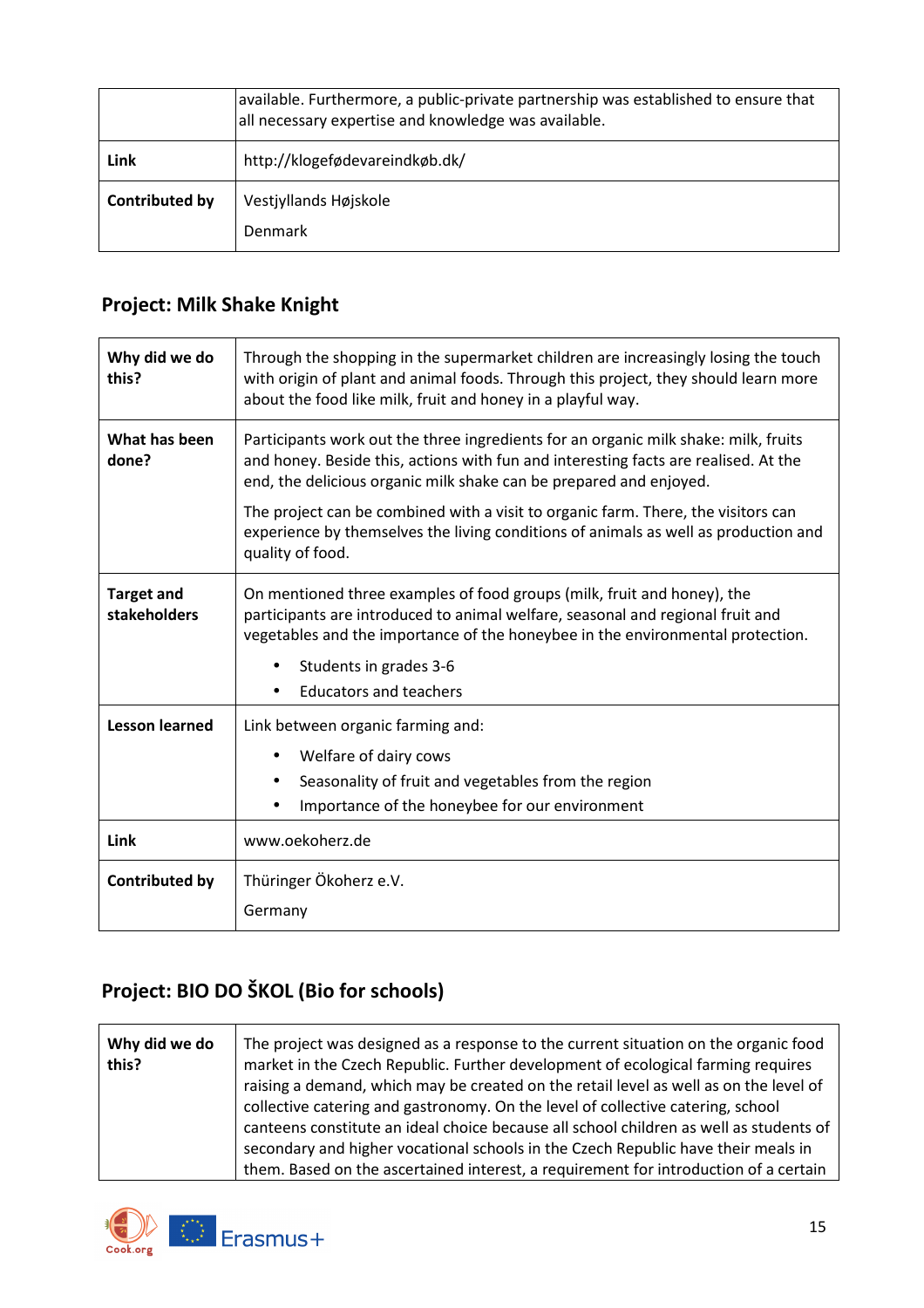|                                   | share of organic foods into school catering would be raised. Another impulse was<br>the experience from Germany where a similar project received support from<br>government and was very successful.                                                                                                                                                                                                                                             |
|-----------------------------------|--------------------------------------------------------------------------------------------------------------------------------------------------------------------------------------------------------------------------------------------------------------------------------------------------------------------------------------------------------------------------------------------------------------------------------------------------|
| What has been<br>done?            | The educational tool was the manual for the introduction of organic foods produced<br>by local farmers into school canteens "Cooking from Organic Foods in School<br>Canteens" (Vaříme z biopotravin ve školních jídelnách): practical guide containing<br>not only recipes but also information and advice how to incorporate seasonal<br>organic foods into the menu, how to communicate with local farmers, etc.                              |
|                                   | Designed for school canteen staff and school headmasters, there was an<br>educational workshop describing introduction of organic foods into school catering<br>in Austria and discussing the experience derived from several similar Austrian<br>projects. The workshop took place in the South Bohemian Region and Vysočina<br>Region.                                                                                                         |
|                                   | A pilot school organized a trip for its pupils to an ecological farm (a farm<br>participating in the pilot project "The Network of Model Eco-farms Biofarmy.cz" (Síť<br>ukázkových ekofarem Biofarmy.cz).                                                                                                                                                                                                                                        |
|                                   | Four pilot schools held the event called "Bio Day". They included workshops for<br>cooks "Why and How to Cook from Organic Foods" (Proč a jak vařit z biopotravin).<br>With the guidance of an experienced lecturer, lunch was cooked from organic foods.<br>For all diners, an educational lecture about benefits of ecologic farming was held.                                                                                                 |
|                                   | <b>Project outputs:</b>                                                                                                                                                                                                                                                                                                                                                                                                                          |
|                                   | Supporting information materials intended to inform workers of canteens<br>and parents of children about the principles of ecological farming and<br>benefits of using organic foods                                                                                                                                                                                                                                                             |
|                                   | Internet presentation as an inspiration for further schools to join into the<br>$\bullet$<br>project "Organic Foods to Schools" (Biopotraviny do škol)<br>Cookbook "Cooking from Organic Foods in Canteen Kitchens" (Vaříme z                                                                                                                                                                                                                    |
|                                   | biopotravin ve velkokuchyni) for school canteen staff                                                                                                                                                                                                                                                                                                                                                                                            |
|                                   | Workshop for school canteen cooks - "Why and How to Cook from Organic<br>Foods"                                                                                                                                                                                                                                                                                                                                                                  |
| <b>Target and</b><br>stakeholders | Consumers, management of schools and school canteens. Further Stakeholders:<br>regional coordinators of school catering in the South Moravian Region and Vysočina<br>Region, officers responsible for school catering in Brno and Jihlava, and NGOs active<br>in school catering.                                                                                                                                                                |
| Lesson learned                    | The purpose of the pilot project was to support systemic thinking, global education<br>and eco-literacy so that they are reflected positively in the use of organic foods in<br>school canteens.                                                                                                                                                                                                                                                 |
|                                   | A side effect of the pilot project was the engagement of small local organic farms in<br>the supply chain for school canteens in two regions, the improvement in the quality<br>and freshness of the offered food, the reduction in the environmental impacts due<br>to the use of local resources, and the publication of the discovered market<br>opportunities for other parties interested in the supply or demand for local<br>ingredients. |
| Link                              | www.biodoskol.cz                                                                                                                                                                                                                                                                                                                                                                                                                                 |

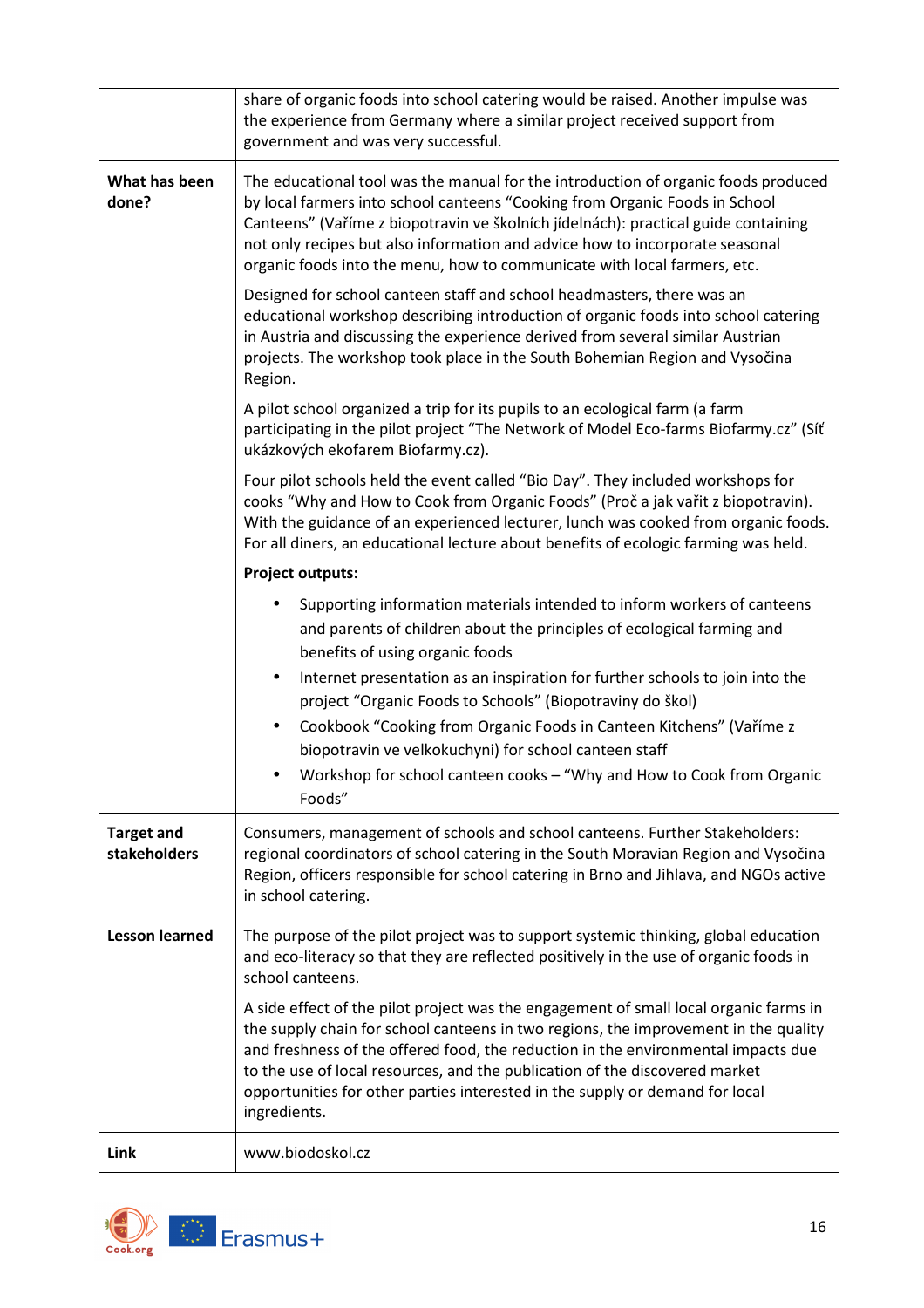| <b>Contributed by</b> University of South Bohemia in České Budějovice |
|-----------------------------------------------------------------------|
| Czech Republic                                                        |

# **Project: Lila Kuh und Anti-Matsch-Tomate**

#### **Purple cow and anti-mud-tomato**

| Why did we do<br>this?            | The aim is to increase the visibility of the everyday act of eating into consciousness<br>of consumers and to create the relation to the health and environmental protection.                                                                                                                                                                                                                                                                                            |
|-----------------------------------|--------------------------------------------------------------------------------------------------------------------------------------------------------------------------------------------------------------------------------------------------------------------------------------------------------------------------------------------------------------------------------------------------------------------------------------------------------------------------|
| What has been<br>done?            | Participants will become familiar with the basics of nutrition and the natural cycles<br>of organic farming. The knowledge will be transferred by various practical tasks such<br>as the filling of the food pyramid, the estimation of the quantity of sugar contained<br>in various foods and the preparation of common snacks by children themselves. At<br>the sensory stations can be felt, heart, seen, tasted and smelt. Specific questions<br>can be integrated. |
|                                   | So that the children and parents can implement a healthy diet better in everyday<br>life together, also in a parents' evening the project will be explained and questions<br>about nutrition and environmental protection will be answered. Even further<br>training on various topics of food offered to the teachers.                                                                                                                                                  |
| <b>Target and</b><br>stakeholders | The aim is to increase the visibility of the everyday act of eating into consciousness<br>and to create a relation to the health and environmental protection.                                                                                                                                                                                                                                                                                                           |
|                                   | Pupils 5th to 13th grade                                                                                                                                                                                                                                                                                                                                                                                                                                                 |
|                                   | Vocational school students<br>Parents                                                                                                                                                                                                                                                                                                                                                                                                                                    |
|                                   | <b>Teachers</b>                                                                                                                                                                                                                                                                                                                                                                                                                                                          |
| <b>Lesson learned</b>             | The students learn about:                                                                                                                                                                                                                                                                                                                                                                                                                                                |
|                                   | <b>Basics of nutrition</b>                                                                                                                                                                                                                                                                                                                                                                                                                                               |
|                                   | Construction of the food pyramid and placing of food                                                                                                                                                                                                                                                                                                                                                                                                                     |
|                                   | Nutritional needs of people                                                                                                                                                                                                                                                                                                                                                                                                                                              |
|                                   | Origin and Meaning of healthy foods                                                                                                                                                                                                                                                                                                                                                                                                                                      |
|                                   | Specific features of organic products and organic farming                                                                                                                                                                                                                                                                                                                                                                                                                |
| Link                              | www.oekoherz.de                                                                                                                                                                                                                                                                                                                                                                                                                                                          |
| <b>Contributed by</b>             | Thüringer Ökoherz e.V.                                                                                                                                                                                                                                                                                                                                                                                                                                                   |
|                                   | Germany                                                                                                                                                                                                                                                                                                                                                                                                                                                                  |

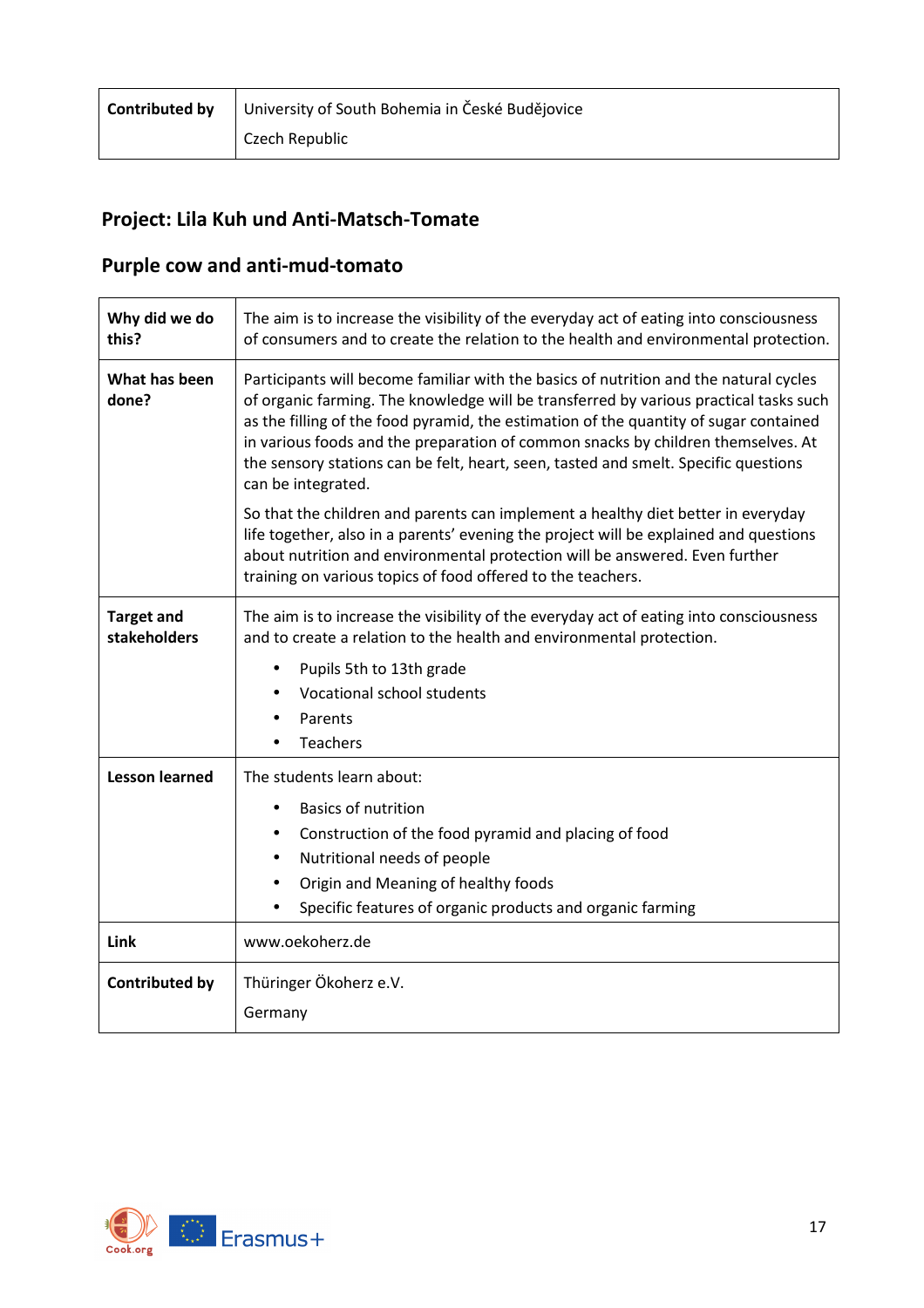# **Project: Hovorme o jedle**

#### **Let's talk about food**

| Why did we do<br>this?            | The Objective of this good practice is to increase the level awareness about food<br>and good eating habits as part of a healthy lifestyle, with the support of the Ministry<br>of Education, Science, Research and Sport of the Slovak Republic and the Ministry of<br>Agriculture and Rural Development of the Slovak Republic                                                                                                                                                                  |
|-----------------------------------|---------------------------------------------------------------------------------------------------------------------------------------------------------------------------------------------------------------------------------------------------------------------------------------------------------------------------------------------------------------------------------------------------------------------------------------------------------------------------------------------------|
| What has been<br>done?            | The initiative is held annually and aims to educate children and young people to<br>take healthy eating habits and the importance for the creation and environmental<br>protection, regional development and employment.                                                                                                                                                                                                                                                                          |
|                                   | Every day of the week in which the initiative is based usually in October are<br>announced topics of daily competition. Overall, there are 10 daily themes in the<br>competition.                                                                                                                                                                                                                                                                                                                 |
|                                   | The aim of the educational activities is to promote cooperation and active<br>participation of children, youth and adults in building capacity to appropriate food<br>choices and appropriate lifestyle, ability to take responsibility for their health,<br>awareness of the importance of food in promoting regional development,<br>employment and protection of the environment.                                                                                                              |
|                                   | The initiative is organized by the Centrum rozvoja znalostí o potravinách n.o. (Centre<br>for Food Knowledge Development - non-profit), nation-wide activities,<br>competitions, artwork, literary contests.                                                                                                                                                                                                                                                                                      |
|                                   | During the week are organized seminars, conferences (training, course,<br>presentations) with the purpose of offer information on food and drink eating habits<br>as a healthy lifestyle. How functional foods play critical roles in human health and<br>for the prevention of disease. The initiative offers cultural, social and sporting<br>events with a view to achieving suitability for appropriate foodstuffs, fitness for<br>health Lifelong Learning, Takes Responsibility for Health. |
| <b>Target and</b><br>stakeholders | This Good practice is focused on food education for children and young people                                                                                                                                                                                                                                                                                                                                                                                                                     |
| <b>Lesson learned</b>             | Campaign and information activities are collected on the website focused on<br>knowledge on Healthy Living Style. The activities also allow the creation of an<br>internet databases with analyses, surveys, providing information on the activities<br>listed above. It provides the population with an appropriate food supply and a<br>healthy Living Environment.                                                                                                                             |
| Link                              | http://www.opotravinach.sk/talks                                                                                                                                                                                                                                                                                                                                                                                                                                                                  |
| <b>Contributed by</b>             | Centrum environmentálnych aktivít<br>Slovakia                                                                                                                                                                                                                                                                                                                                                                                                                                                     |

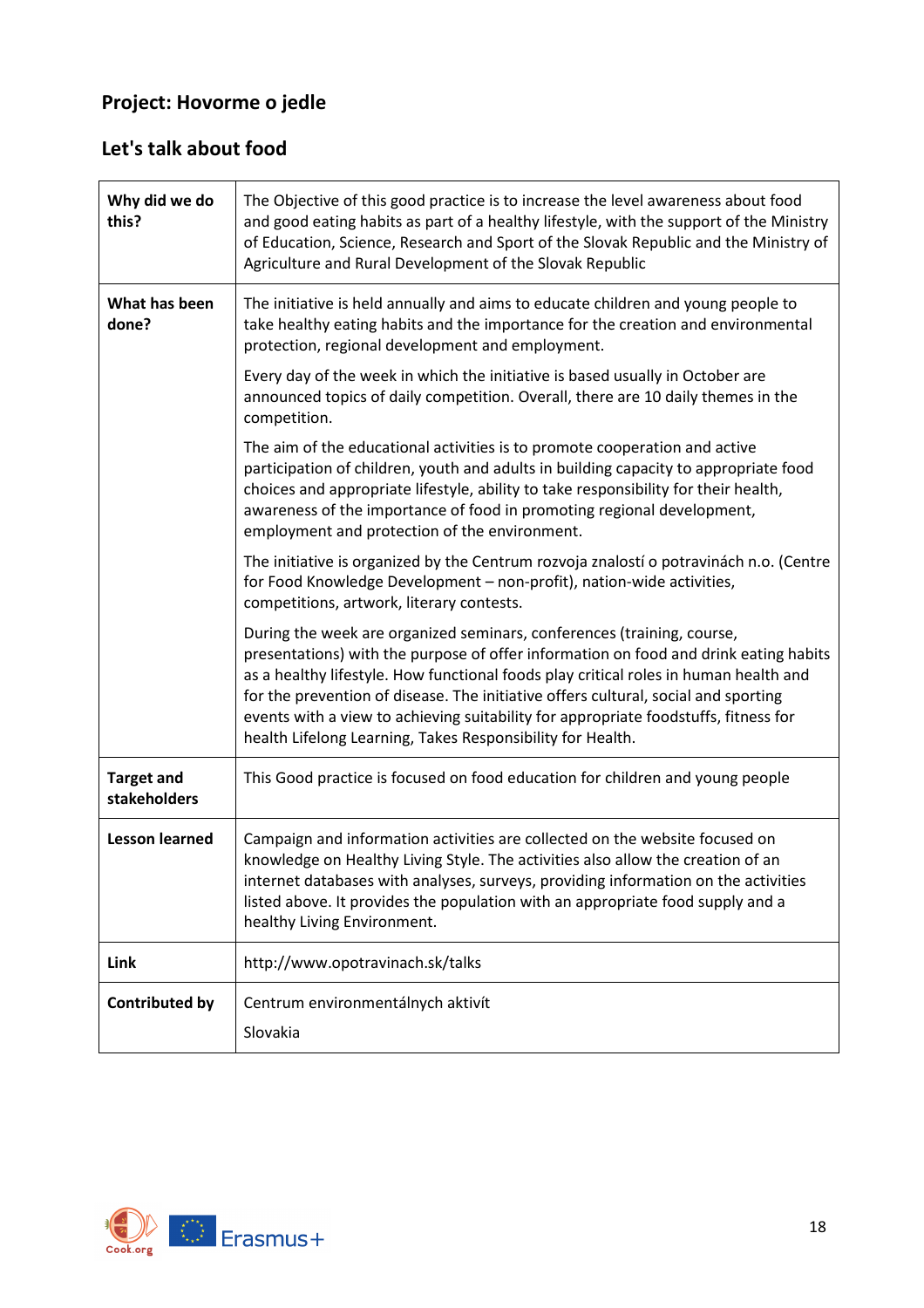# **Project: Experiential school developing a mix of good practices**

| Why did we do<br>this?            | Sustainable lifestyle has always been a great aspiration of the Vestjyllands Folk High<br>school in Denmark. Their wind turbine and solar- and geothermal system supplies<br>the school with CO2 neutral energy. One important element of the school's green<br>profile is an ambition to ensure organic and sustainable nutrition. This has been the<br>motivation behind the best practices implemented in the operation of the school<br>kitchen over time.                                                                                                                                                                                                                                                                                                                                                                                                                                                                                                                                          |
|-----------------------------------|---------------------------------------------------------------------------------------------------------------------------------------------------------------------------------------------------------------------------------------------------------------------------------------------------------------------------------------------------------------------------------------------------------------------------------------------------------------------------------------------------------------------------------------------------------------------------------------------------------------------------------------------------------------------------------------------------------------------------------------------------------------------------------------------------------------------------------------------------------------------------------------------------------------------------------------------------------------------------------------------------------|
| What has been<br>done?            | The kitchen leaders at the school established several procedures and practices in<br>the kitchen, which enables them to serve organic meals whilst prioritising local and<br>seasonal food and keeping within a budget.                                                                                                                                                                                                                                                                                                                                                                                                                                                                                                                                                                                                                                                                                                                                                                                 |
|                                   | Examples of best practices:                                                                                                                                                                                                                                                                                                                                                                                                                                                                                                                                                                                                                                                                                                                                                                                                                                                                                                                                                                             |
|                                   | Purchasing from 100% organic wholesaler -> simpler and less time-<br>consuming, a wider range of organic goods, delivery from only one<br>wholesaler.<br>Purchasing (and using) the whole animal from local farmer -> supports the<br>goal of sustainability, total cost is lower.<br>Avoiding the use of dairy (in bread, soups etc.) when possible -> saves time,<br>lower cost, no "special food" for lactose intolerant, vegans etc.<br>Not using finished or semi-finished food products -> lower cost, better<br>quality/freshness of food, respect for the products.<br>Replacing meat with plant proteins $\rightarrow$ lower cost $-$ this practice is one of the<br>main reasons why using 90-100% organic food is possible.<br>Minimizing food waste by reusing leftovers -> lower cost, sustainability.<br>On-going communication with local farmers and using their products -><br>lower cost, following specific local seasonality, fresh goods, sustainability,<br>secure future supply. |
| <b>Target and</b><br>stakeholders | School administration, kitchen staff, users of the canteen (students at the school,<br>staff members, various course participants etc.) and local food producers.                                                                                                                                                                                                                                                                                                                                                                                                                                                                                                                                                                                                                                                                                                                                                                                                                                       |
| Lesson learned                    | It is essential that both the kitchen staff and school administration are engaged and<br>passionate about the efforts that must be made to reach a high level of organic and<br>sustainable food delivery. With a passionate kitchen staff willing to work quickly and<br>some degree of cost-free/voluntary help in the kitchen (students etc.), it has<br>been possible to keep the budget at the same level - even in Denmark, which has<br>one of the highest wages in the EU. Furthermore, the kitchen needs the support of<br>the people eating its food. Sharing the history and provenance of the food,<br>seasonality, time and effort spent etc. creates respect for the food and helps<br>prevent unnecessary food waste.                                                                                                                                                                                                                                                                    |
|                                   | <b>Results:</b>                                                                                                                                                                                                                                                                                                                                                                                                                                                                                                                                                                                                                                                                                                                                                                                                                                                                                                                                                                                         |
|                                   | By implementing best practices, Vestjyllands Folk High School has achieved an<br>average monthly organic portion of 90-100% for its meals, which has qualified the<br>kitchen for the Gold Organic Food Label. This has been a long process with kitchen<br>routines developed over time and based on experience and knowledge.                                                                                                                                                                                                                                                                                                                                                                                                                                                                                                                                                                                                                                                                         |

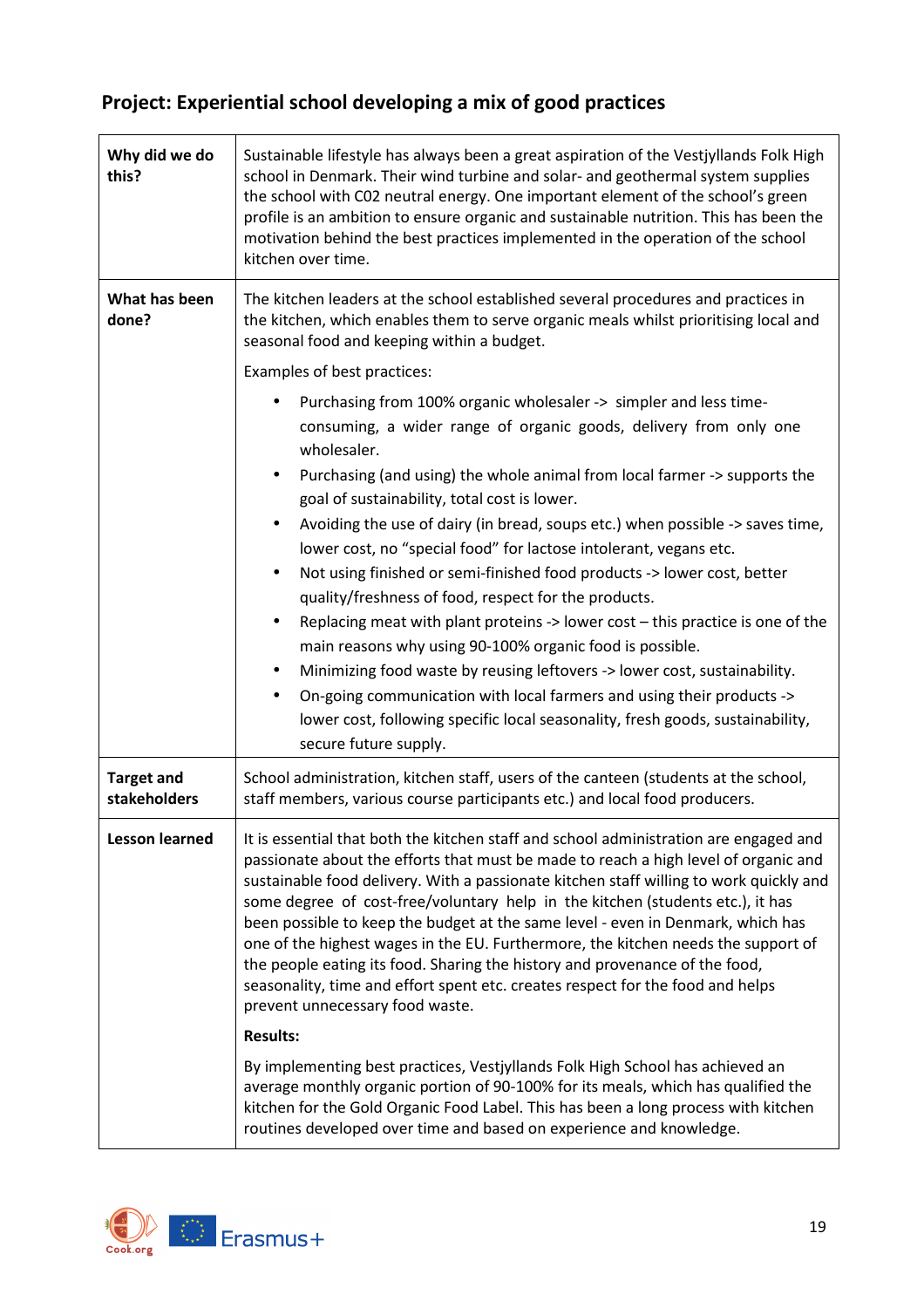| Link                  | www.vestjyllandshojskole.dk             |
|-----------------------|-----------------------------------------|
| <b>Contributed by</b> | Vestjyllands Højskole<br><b>Denmark</b> |

#### **Project: Climate picnic- Healthy and Climate-Friendly Diet**

| Why did we do<br>this?            | Harmful greenhouse gases speed up the climate change for several decades and<br>lead to melting of glaciers to extreme weather situations and to raising the sea level.<br>Our diet has a big influence on this development. Each individual can contribute<br>with simple examples to the positive influences.                                                                                                                                                                                                                                                                                                                                |
|-----------------------------------|------------------------------------------------------------------------------------------------------------------------------------------------------------------------------------------------------------------------------------------------------------------------------------------------------------------------------------------------------------------------------------------------------------------------------------------------------------------------------------------------------------------------------------------------------------------------------------------------------------------------------------------------|
| What has been<br>done?            | In the form of an interactive picnic, the influences of different foods on the<br>emissions of greenhouse gases are illustrated. The task is to organize trip including a<br>lot of action and delicious picnic basket - everything with low emissions of CO <sup>2</sup> -<br>equivalents. Climate-friendly tips, regional and seasonal foods are discussed and in<br>working groups examples of their practical implementation for everyday life are<br>worked out. Food will be evaluated; from it delicious food will be prepared and<br>tasted. For preparation and post-processing of the project teaching materials can be<br>provided. |
| <b>Target and</b><br>stakeholders | Students beginning from the 8th grade as well as training for teachers in the context<br>of further training events.                                                                                                                                                                                                                                                                                                                                                                                                                                                                                                                           |
| <b>Lesson learned</b>             | The participants are encouraged to think about sustainable, healthy diet and to<br>implementation their ideas in everyday life. The basics for this are:<br>Basic knowledge about sustainable, healthy eating habits<br>Effect of different foods on the emissions of greenhouse gases<br>$\bullet$<br>Climate tips for reducing $CO2$ emissions<br>$\bullet$<br>The positive impact of regional and seasonal food on the climate                                                                                                                                                                                                              |
| Link                              | www.oekoherz.de                                                                                                                                                                                                                                                                                                                                                                                                                                                                                                                                                                                                                                |
| <b>Contributed by</b>             | Thüringer Ökoherz e.V.<br>Germany                                                                                                                                                                                                                                                                                                                                                                                                                                                                                                                                                                                                              |

# **Project: Guidelines of the Public Tender for the quality of school catering service - 'The Queen' of Rome Good Practices**

| Why did we do<br>this? | The objective behind Rome's approach is to support organic agriculture and organic<br>food chains, ensure food safety and nutritional balance, and encourage good<br>environmental performance of current and potential suppliers, through its school<br>meal service. Since 2001, Rome has employed an incremental approach to designing<br>its food and catering tenders and its food service, to gradually make these more |
|------------------------|-------------------------------------------------------------------------------------------------------------------------------------------------------------------------------------------------------------------------------------------------------------------------------------------------------------------------------------------------------------------------------------------------------------------------------|
|                        | sustainable and innovative. A recent call for tender for the school food service<br>covers the period September 2007 - June 2012 and has a base value of                                                                                                                                                                                                                                                                      |

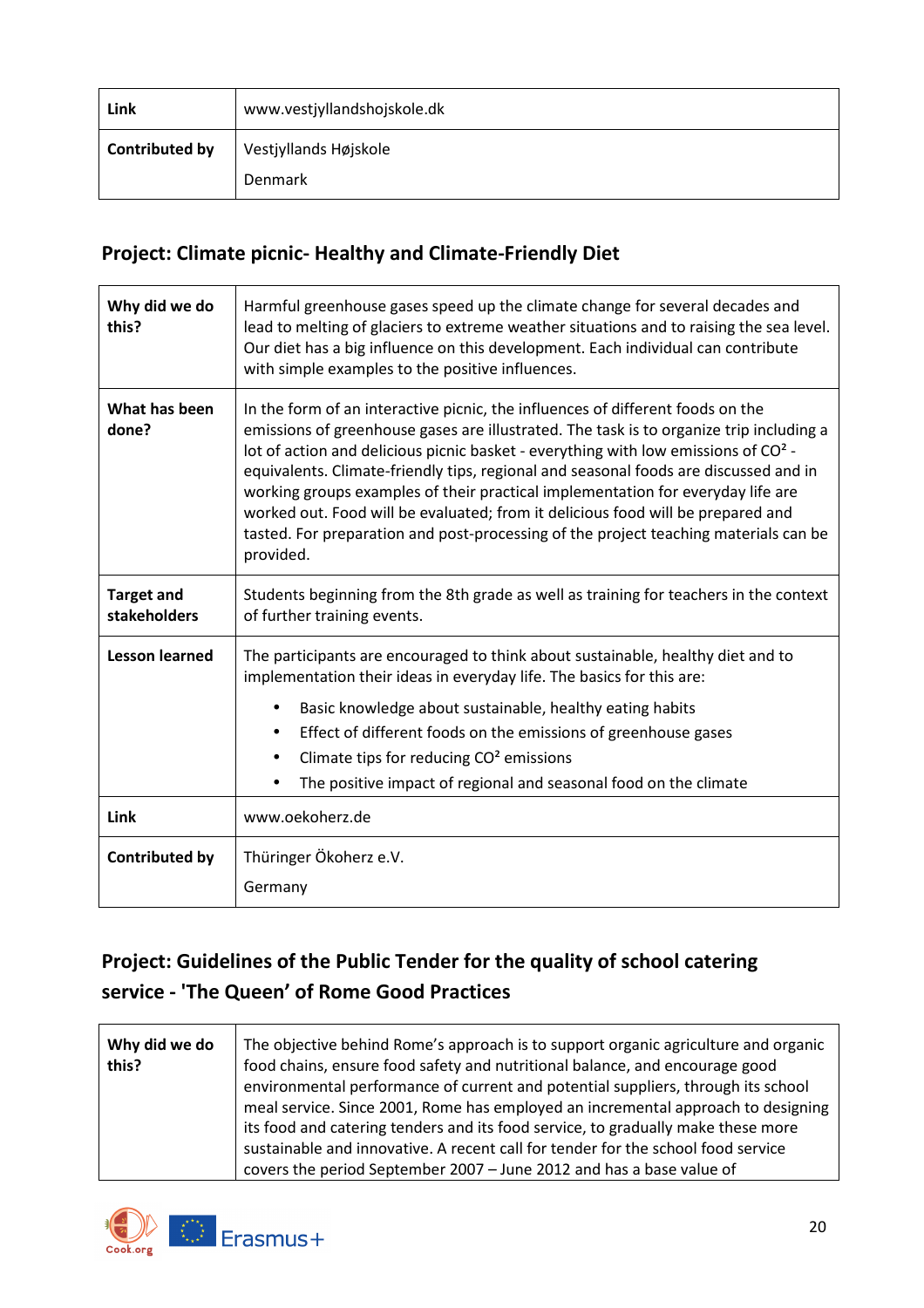|                                   | approximately €355 million. The overall themes and objectives were: Guarantee of<br>the origin of food products; Freshness and flavour of the meals; Variety of menu;<br>Comfortable, healthy and functional environment, and frequent and meticulous<br>controls; Nutrition education; Reasonable cost.                                                                                                                                                                                                                                                                                                                                                                                                                                                                                                                                                                                                                                                                                                                                                                                                                                                                                                                                               |
|-----------------------------------|--------------------------------------------------------------------------------------------------------------------------------------------------------------------------------------------------------------------------------------------------------------------------------------------------------------------------------------------------------------------------------------------------------------------------------------------------------------------------------------------------------------------------------------------------------------------------------------------------------------------------------------------------------------------------------------------------------------------------------------------------------------------------------------------------------------------------------------------------------------------------------------------------------------------------------------------------------------------------------------------------------------------------------------------------------------------------------------------------------------------------------------------------------------------------------------------------------------------------------------------------------|
| What has been<br>done?            | The results of quality and sustainability achieved in the canteens of schools in Rome<br>were the result of a complex process that began in 2001 and continues today. Since<br>2001 the school meals program in Rome has arrived to plan the fifth round of<br>tendering to support its ALL FOR QUALITY principles introduced and implemented<br>year per year. Furthermore, in January 2010, Rome's Council adopted a decision on<br>GPP for food and canteens. More than 144,000 meals are served daily across 550<br>nurseries, primary and secondary schools. 92% of the meals are prepared on site<br>with 69% of them including organic food. School mealtimes are a vital<br>accompaniment during children's most important growth phase in which they<br>develop behaviour patterns and lifestyles. They not only become more responsible<br>for their own health, but acquire a social and environmental conscience.                                                                                                                                                                                                                                                                                                                          |
| <b>Target and</b><br>stakeholders | The main target group is 144,000 children (girls and boys) in preschools and primary<br>schools of the city of Rome. Stakeholders are principals, teachers, canteen managers<br>and parents. In addition, the service is characterised by its high sustainability and<br>high skill levels of employees in the sector.                                                                                                                                                                                                                                                                                                                                                                                                                                                                                                                                                                                                                                                                                                                                                                                                                                                                                                                                 |
| <b>Lesson learned</b>             | In terms of monitoring, municipal dieticians carry out quality checks of food on a<br>daily basis to ensure that the terms of the contract are continuously respected. An<br>additional contract was drafted for monitoring in schools and has been awarded to<br>two private laboratories which analyse approx. 15 samples of food and foodstuffs<br>on a daily basis. An extension of this school food practice to other public canteens<br>(e.g. in prisons, hospitals) in Rome is under consideration. The principles on which<br>the latest contract is based will remain the same for future contracts.                                                                                                                                                                                                                                                                                                                                                                                                                                                                                                                                                                                                                                          |
|                                   | The great variety of recipes allows changes to be made without creating supply<br>problems. Special diets are provided for children who need them: 'light' diets for<br>minor illness of a short duration that do not require a medical certificate; special<br>diets for health reasons (sensitivities and/or allergies) or which a medical-certificate<br>is required from a Local Health Centre and which is presented to a municipal<br>dietitian who can process an ad hoc diet; vegetarian menus and those for specific<br>religious needs for which it is sufficient to present a statement from the parents to<br>the Town Hall Office. A snack is given at mid-morning with the aim of providing a<br>proper caloric and nutritional structure. The snack composition is balanced such<br>that a child does not have a sense of satiety when it is lunch time. During<br>educational trips, children have a 'travel' or 'cold' basket, packaged up the same day<br>in paper bags with individual handles. The food which is not consumed at table may<br>be allocated to animal (such as cat and dog homes). Food not consumed by children<br>and still intact is passed to non-profit organizations for the purpose of social<br>solidarity. |
|                                   | Catering is provided by specialized companies which award two kinds of Public<br>Tenders for the service:                                                                                                                                                                                                                                                                                                                                                                                                                                                                                                                                                                                                                                                                                                                                                                                                                                                                                                                                                                                                                                                                                                                                              |
|                                   | a race managed centrally by the Town Council. The city territory was divided<br>into 11 lots, each of which had been assigned a company;<br>races carried out directly by school leaders "in self-management".<br>In the 36 cases, the winning company operates the service in the schools which have                                                                                                                                                                                                                                                                                                                                                                                                                                                                                                                                                                                                                                                                                                                                                                                                                                                                                                                                                  |

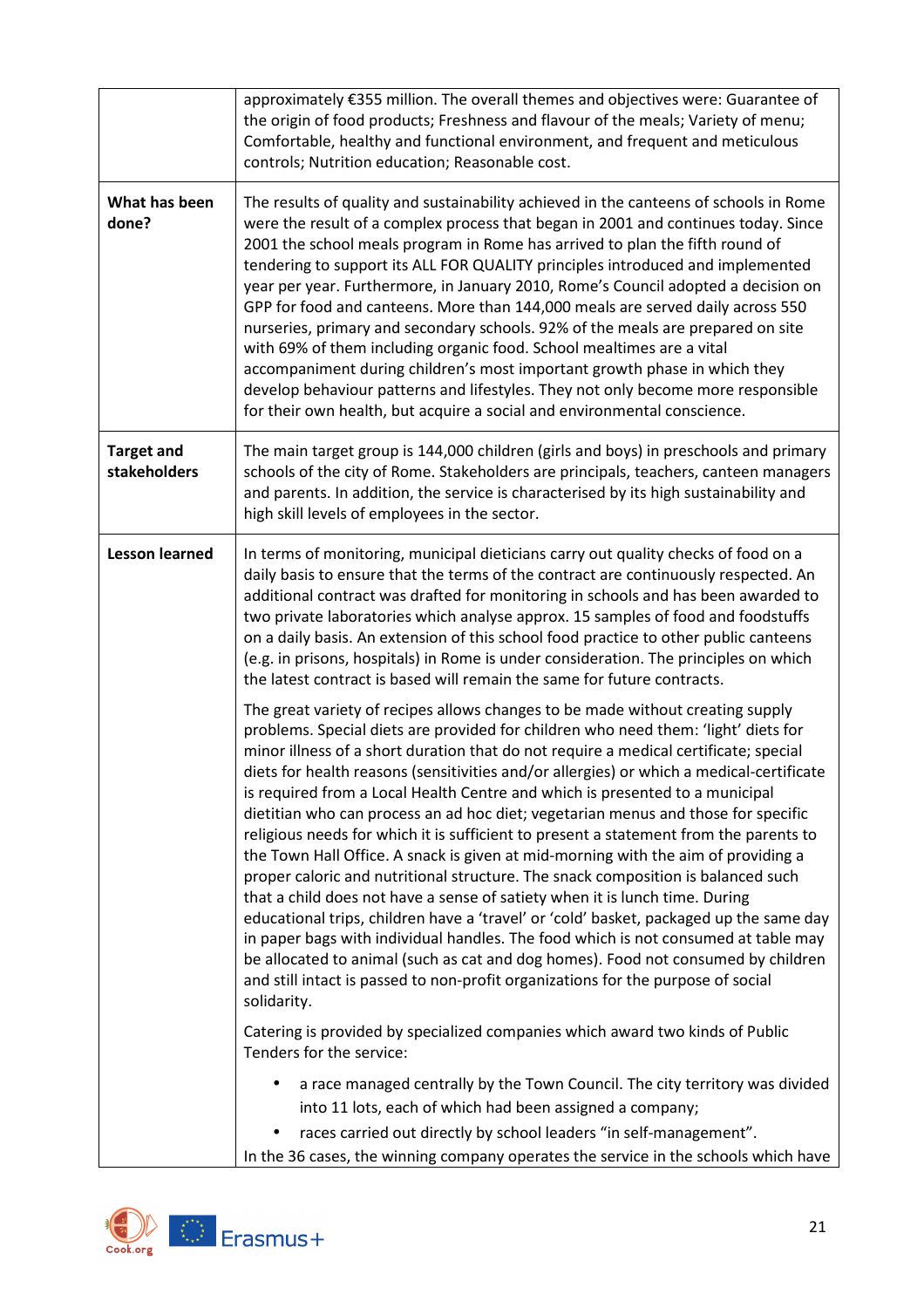|                | held the race. In both cases, however, companies have had to meet the same<br>quality standards required by the City of Rome. In the last race, the city of Rome<br>invested 700 million EUR to subsidise the service of meals for the years 2007-2012<br>to 740 schools. Roman families pay less than half the average overall cost of meals<br>and these contributions are reduced by 25% for low-income households. The<br>poorest families are entitled to free meals. |
|----------------|----------------------------------------------------------------------------------------------------------------------------------------------------------------------------------------------------------------------------------------------------------------------------------------------------------------------------------------------------------------------------------------------------------------------------------------------------------------------------|
| Link           | www.comune.roma.it/pcr/it/mense                                                                                                                                                                                                                                                                                                                                                                                                                                            |
| Contributed by | AIAB LIGURIA<br>Italy                                                                                                                                                                                                                                                                                                                                                                                                                                                      |

# **Project: SKUTEČNĚ ZDRAVÁ ŠKOLA**

## **Really Healthy School**

| Why did we do<br>this? | The system of school canteens has been well functioning in the Czech Republic for<br>50 years. Since 2005/2006 the number of diners who eat their lunch warmed up (i.e.<br>have lunch from a delivery service) has increased by 70.9 %. But for 25 years there<br>has not been any reasonable amendment to the school catering regulation to reflect<br>any up-to-date findings. In the Czech Republic, children have to eat almost three<br>times more meat than those in the Western countries and grow fat. There are no<br>scientific grounds for recommending such a high intake of proteins. |
|------------------------|----------------------------------------------------------------------------------------------------------------------------------------------------------------------------------------------------------------------------------------------------------------------------------------------------------------------------------------------------------------------------------------------------------------------------------------------------------------------------------------------------------------------------------------------------------------------------------------------------|
|                        | Every third citizen of the Czech Republic will get cancer in their life and every fourth<br>one will die from cancer. The cardiovascular disease mortality is approximately<br>twice as high in the Czech Republic than in the advanced European countries. In the<br>Czech Republic, more than half of adults (57 %) is overweight. The prevalence of<br>overweight and obesity in Czech children and adolescents has increased three times<br>for the last 18 years. Healthy nutrition, sufficient physical activities and non-smoking<br>can prevent development of a third of tumours.         |
| What has been<br>done? | Every school carrying out the programme "Really Healthy School" has a working<br>group responsible for the program execution. The Action Group for Healthy<br>Nourishment (Akční skupina pro zdravé stravování) is an association of teachers,<br>pupils and students and school canteen staff, supported by experts in nourishment<br>and education and by local citizens.                                                                                                                                                                                                                        |
|                        | The cross-cutting themes of environmental education are:                                                                                                                                                                                                                                                                                                                                                                                                                                                                                                                                           |
|                        | Basic knowledge, skills and abilities in the following fields:                                                                                                                                                                                                                                                                                                                                                                                                                                                                                                                                     |
|                        | Principles of sustainable farming, and basic knowledge connected with<br>$\bullet$<br>understanding the operation of farms                                                                                                                                                                                                                                                                                                                                                                                                                                                                         |
|                        | Ecological crop growing in the school garden<br>$\bullet$<br>Preparation of meals from the crops grown in the school garden<br>$\bullet$                                                                                                                                                                                                                                                                                                                                                                                                                                                           |
|                        | Seasonal use of crops in cooking lessons                                                                                                                                                                                                                                                                                                                                                                                                                                                                                                                                                           |
|                        | The program "Really Healthy School" covers the following issues:                                                                                                                                                                                                                                                                                                                                                                                                                                                                                                                                   |
|                        | Ecosystems - fields                                                                                                                                                                                                                                                                                                                                                                                                                                                                                                                                                                                |
|                        | <b>Essential life conditions:</b>                                                                                                                                                                                                                                                                                                                                                                                                                                                                                                                                                                  |

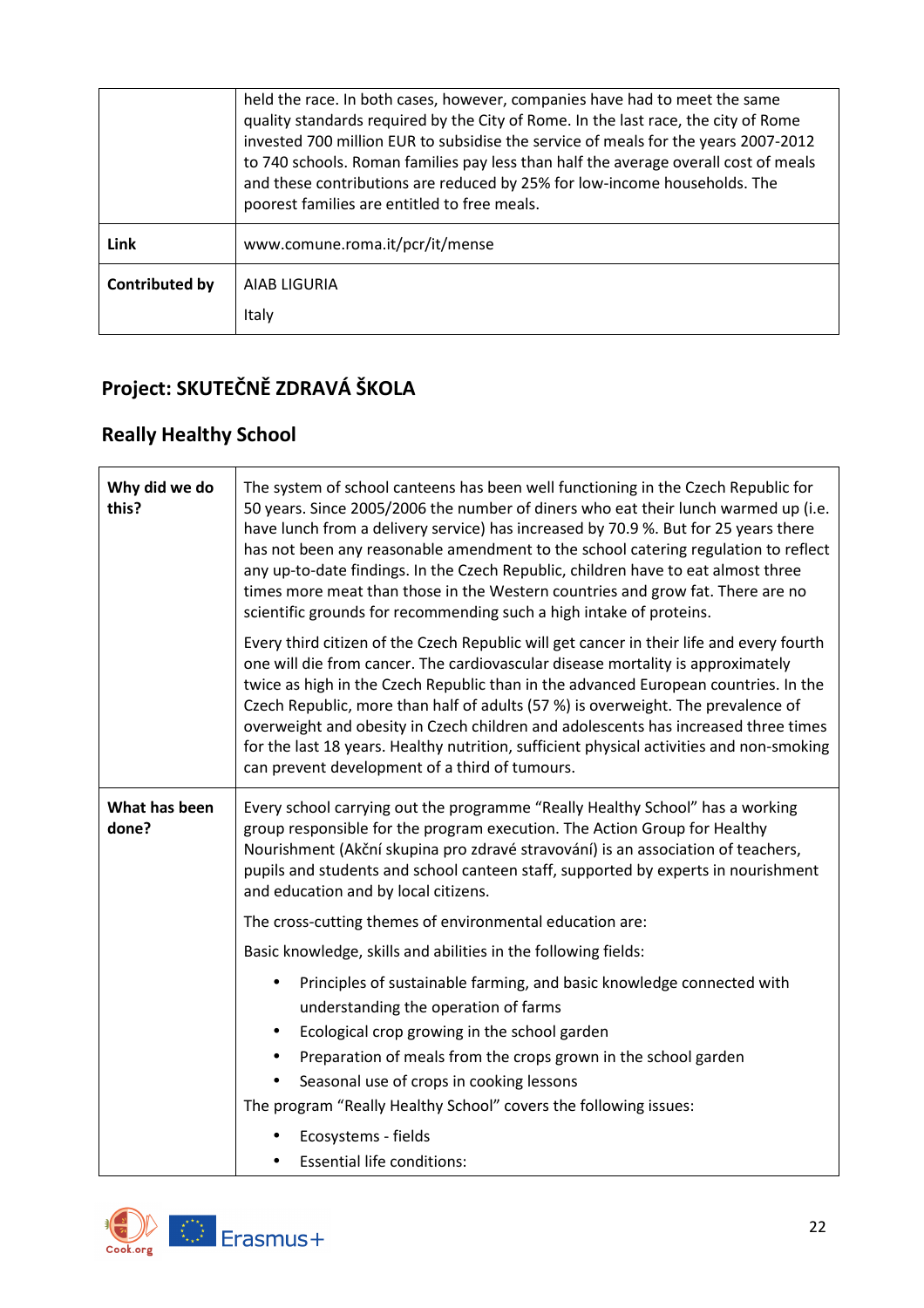|                       | Water - importance of water for human activities<br>٠                                                                                                                     |
|-----------------------|---------------------------------------------------------------------------------------------------------------------------------------------------------------------------|
|                       | Soil - nutrition resource, soil endangerment, soil exhaustibility                                                                                                         |
|                       | Natural sources                                                                                                                                                           |
|                       | Principles of natural resource management                                                                                                                                 |
|                       | Human activities and environmental problems                                                                                                                               |
|                       | Agriculture and the environment                                                                                                                                           |
|                       | <b>Ecological farming</b>                                                                                                                                                 |
|                       | Man-environment relation                                                                                                                                                  |
|                       | Environment and health - diversity of the environmental effect on                                                                                                         |
|                       | health, their complex and synergic actions, opportunities and ways of                                                                                                     |
|                       | health protection                                                                                                                                                         |
|                       |                                                                                                                                                                           |
| <b>Target and</b>     | School management, teaching staff (teachers of appropriate subjects), pupils and                                                                                          |
| <b>stakeholders</b>   | students, parents, local public officials, school canteen staff, teachers and<br>supervisors                                                                              |
|                       |                                                                                                                                                                           |
| <b>Lesson learned</b> | At present, the project comprises two programmes: "Really Healthy School" and                                                                                             |
|                       | "Really Healthy Kindergarten". The certification requirements cover three levels:                                                                                         |
|                       | bronze, silver and gold. For each level, there are specific criteria to be met by the                                                                                     |
|                       | school or kindergarten.                                                                                                                                                   |
|                       | The criteria relate to the following themes:                                                                                                                              |
|                       | Engagement and dining culture                                                                                                                                             |
|                       | Food quality and the place of its origin                                                                                                                                  |
|                       | Education on food and nourishment                                                                                                                                         |
|                       | Local community and cooperation                                                                                                                                           |
|                       | The action group cooperates in improving the standard of school catering and                                                                                              |
|                       | supports the education on food and dining culture throughout the school life. It also<br>focuses on various school activities, such as crop growing in the school garden, |
|                       | cooking lessons or school trips to local farmers where pupils and students can learn                                                                                      |
|                       | about the origin of foods.                                                                                                                                                |
|                       |                                                                                                                                                                           |
| Link                  | www.skutecnezdravaskola.cz                                                                                                                                                |
| <b>Contributed by</b> | University of South Bohemia in České Budějovice                                                                                                                           |
|                       | Czech Republic                                                                                                                                                            |
|                       |                                                                                                                                                                           |

## **Project: Was macht der Bio-Bauer anders?**

# **What does the organic farmer differently?**

| Why did we do<br>this? | Children and young people are losing the connection to agriculture and the origin of<br>our food. In the project they learn the specifics of the organic farming, such as<br>animal welfare, the protection of resources and the conservation of landscape<br>diversity, through their own experience and intuition. |
|------------------------|----------------------------------------------------------------------------------------------------------------------------------------------------------------------------------------------------------------------------------------------------------------------------------------------------------------------|
| What has been          | By means of an interactive circle game the children learn the specifics of organic<br>farming and its embedding in the complex cycles of the nature. Different topics can                                                                                                                                            |

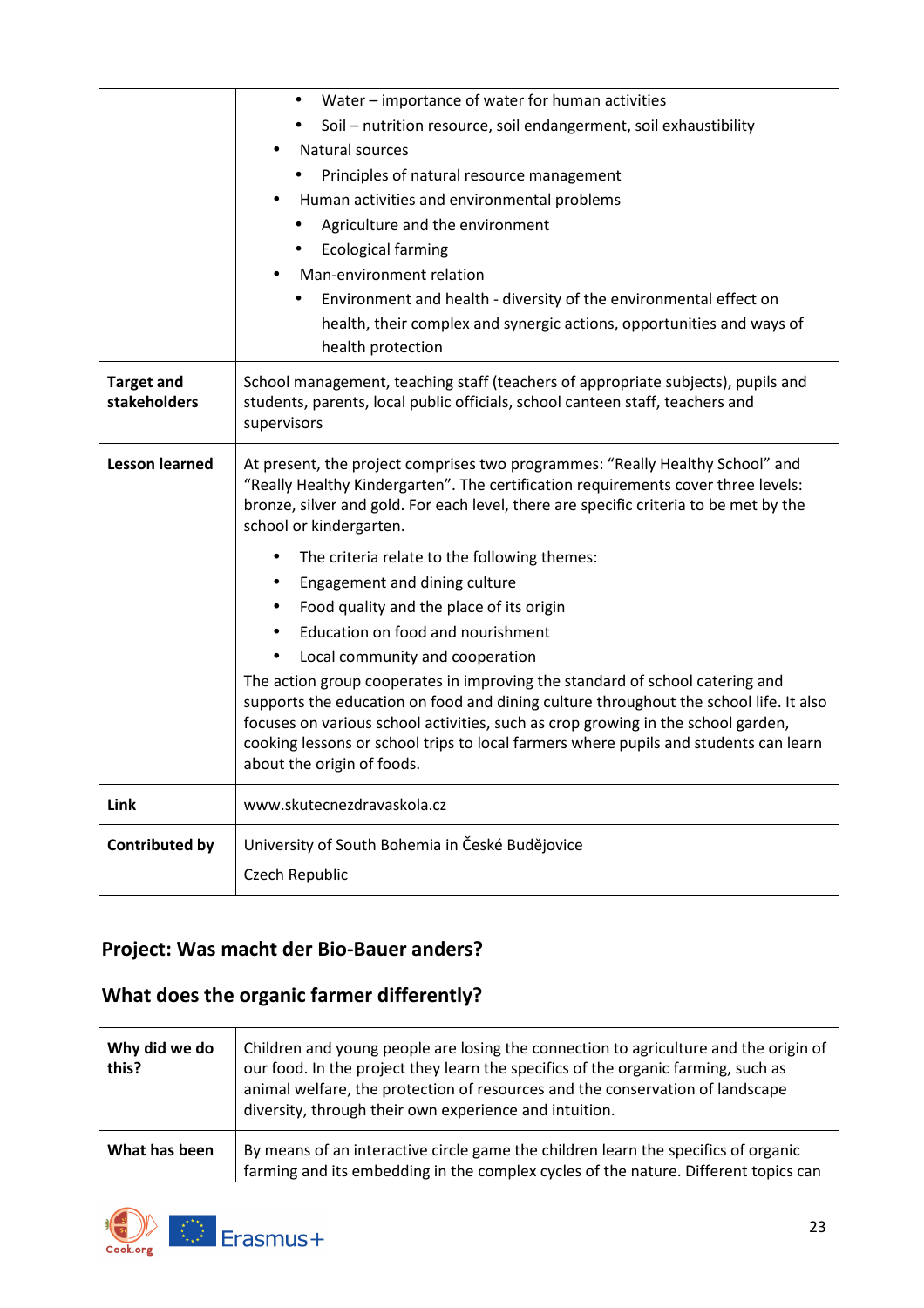| done?                             | be connected and thus different skills and competences can be transferred: organic<br>food, animal welfare, alternative energy generation, social/multifunctional farming,<br>nutrition knowledge and environmental protection. The complex representation of<br>natural cycles should create a basis for and initiate closer monitoring of these cycles<br>by students.<br>In the end of the workshop, tasty dishes are prepared from organic food and the<br>project will be finished with joint tasting and discussion. |  |  |
|-----------------------------------|----------------------------------------------------------------------------------------------------------------------------------------------------------------------------------------------------------------------------------------------------------------------------------------------------------------------------------------------------------------------------------------------------------------------------------------------------------------------------------------------------------------------------|--|--|
| <b>Target and</b><br>stakeholders | Pupils of all age groups (classes)<br><b>Educators and teachers</b>                                                                                                                                                                                                                                                                                                                                                                                                                                                        |  |  |
| <b>Lesson learned</b>             | By working out what makes the organic farmer differently, the children and young<br>people are introduced to the question of the origin of our food. A special attention<br>is paid to the ecological/environmental operating cycles in the production of plant<br>and animal foods.                                                                                                                                                                                                                                       |  |  |
|                                   | Depending on the gameplay the participants can develop further insights:                                                                                                                                                                                                                                                                                                                                                                                                                                                   |  |  |
|                                   | Origin of food                                                                                                                                                                                                                                                                                                                                                                                                                                                                                                             |  |  |
|                                   | Special features of organic farming                                                                                                                                                                                                                                                                                                                                                                                                                                                                                        |  |  |
|                                   | Biological circular economy                                                                                                                                                                                                                                                                                                                                                                                                                                                                                                |  |  |
|                                   | Relationship between agriculture and nature conservation                                                                                                                                                                                                                                                                                                                                                                                                                                                                   |  |  |
|                                   | <b>Animal Welfare</b><br>Basics of a healthy diet<br>$\bullet$                                                                                                                                                                                                                                                                                                                                                                                                                                                             |  |  |
|                                   |                                                                                                                                                                                                                                                                                                                                                                                                                                                                                                                            |  |  |
| Link                              | www.oekoherz.de                                                                                                                                                                                                                                                                                                                                                                                                                                                                                                            |  |  |
| <b>Contributed by</b>             | Thüringer Ökoherz e.V.                                                                                                                                                                                                                                                                                                                                                                                                                                                                                                     |  |  |
|                                   | Germany                                                                                                                                                                                                                                                                                                                                                                                                                                                                                                                    |  |  |